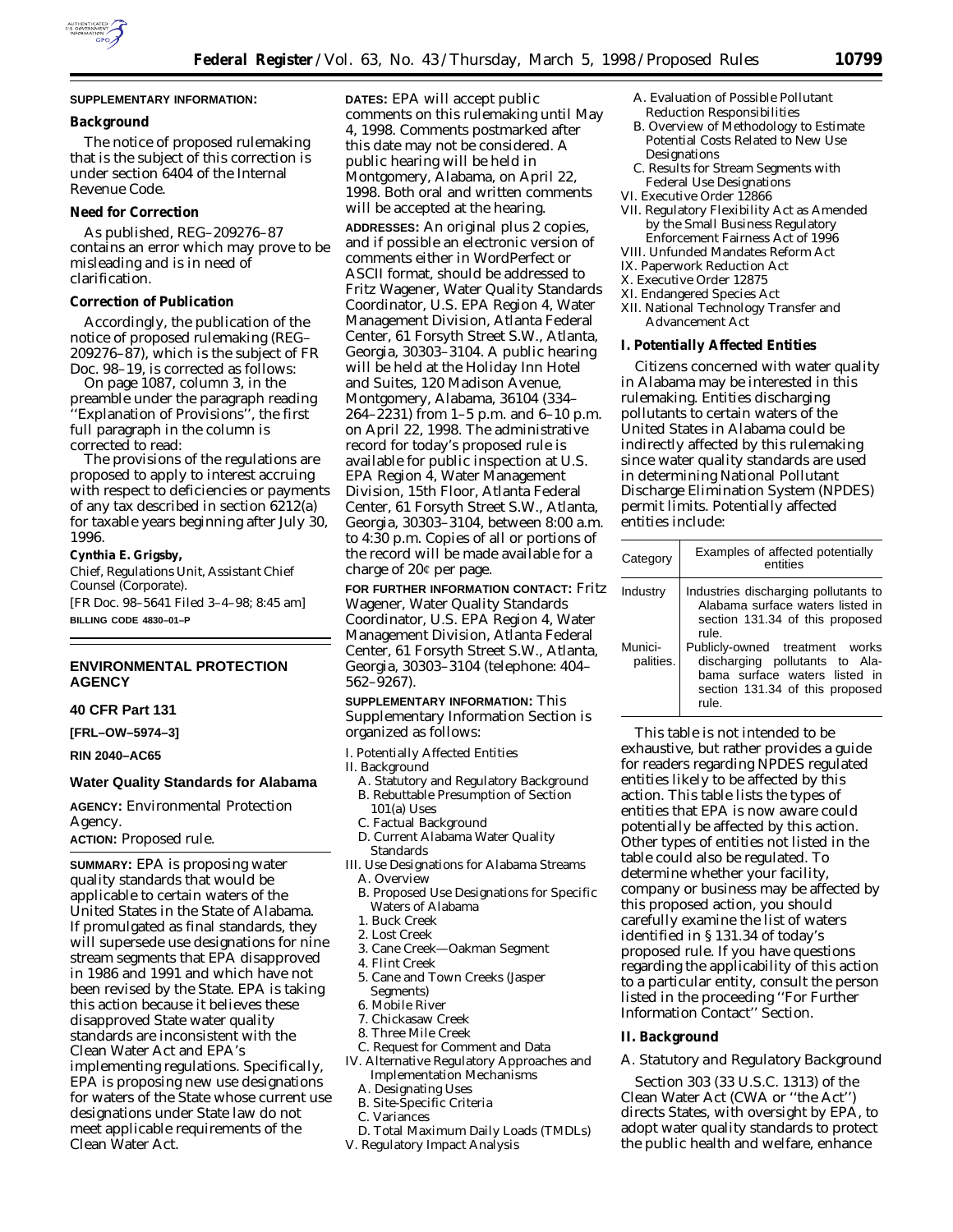the quality of water and serve the purposes of the CWA. Under section 303, States are required to develop water quality standards for waters of the United States within the State. Section 303(c) provides that water quality standards shall include the designated use or uses to be made of the water, taking into account the water's use, and criteria necessary to protect those uses. The beneficial uses to be considered by States in establishing water quality standards are specified in the Act: public water supplies, propagation of fish and wildlife, recreation, agricultural uses, industrial uses and navigation. States are required to review their water quality standards at least once every three years and, if appropriate, revise or adopt new standards. The results of this triennial review must be submitted to EPA, and EPA must approve or disapprove any new or revised standards.

Section 303(c) of the CWA authorizes the EPA Administrator to promulgate water quality standards to supersede State standards that have been disapproved, or in any case where the Administrator determines that a new or revised standard is needed to meet the CWA's requirements. Today EPA is proposing federal standards to supersede portions of Alabama's standards that have been disapproved by EPA and have not been revised by the State.

EPA regulations implementing section 303(c) are published at 40 CFR Part 131. Under these rules, the minimum elements that must be included in a State's water quality standards include: use designations for all water bodies in the State, water quality criteria sufficient to protect those use designations, and an antidegradation policy. See 40 CFR 131.6. States may also include in their standards policies generally affecting the standards' application and implementation. See 40 CFR 131.13. These policies are also subject to EPA review and approval.

Water quality standards establish the ''goals'' for a water body through the designation of beneficial uses. Designated uses in turn determine what water quality criteria apply to specific water bodies. Section 101(a)(2) of the Act establishes as a national goal ''water quality which provides for the protection and propagation of fish, shellfish, and wildlife and \* \* \* recreation in and on the water,'' wherever attainable. These national goals are commonly referred to as the ''fishable/swimmable'' goals of the Act. Section 303(c)(2)(A) requires water quality standards to ''protect the public health and welfare, enhance the quality

of water, and serve the purposes of this Act.'' EPA's regulations at 40 CFR part 131 interpret and implement these provisions by requiring that water quality standards provide for fishable/ swimmable uses unless those uses have been shown to be unattainable, effectively creating a rebuttable presumption of attainability, i.e., a default designation of fishable/ swimmable beneficial uses should apply. The mechanism in EPA's regulations used to overcome this presumption is a use attainability analysis. (See discussion below.)

Under 40 CFR 131.10(j), States are required to conduct a use attainability analysis (UAA) whenever the State designates or has designated uses that do not include the uses specified in section  $101(a)(2)$  of the CWA, or when the State wishes to remove a designated use that is specified in section 101(a)(2) of the Act, or adopt subcategories of uses that require less stringent criteria. Uses are considered by EPA to be attainable, at a minimum, if the uses can be achieved (1) when effluent limitations under section 301(b)(1)(A) and (B) and section 306 are imposed on point source dischargers, and (2) when cost effective and reasonable best management practices are imposed on nonpoint source dischargers. 40 CFR 131.10 lists grounds upon which to base a finding that attaining the designated use is not feasible, as long as the designated use is not an existing use.

A UAA is defined in 40 CFR 131.3(g) as a ''structured scientific assessment of the factors affecting the attainment of a use which may include physical, chemical, biological, and economic factors' (see §§ 131.3 and 131.10). In a UAA, the physical, chemical and biological factors affecting the attainment of a use are evaluated through a water body survey and assessment.

Guidance on water body survey and assessment techniques is contained in the Technical Support Manual, Volumes I–III: Water Body Surveys and Assessments for Conducting Use Attainability Analyses. Volume I provides information on water bodies in general, Volume II contains information on estuarine systems and Volume III contains information on lake systems; Volumes I–II, November 1983; Volume III, November 1984). Additional guidance is provided in the Water Quality Standards Handbook: Second Edition (EPA–823–B–94–005, August 1994). Guidance on economic factors affecting the attainment of a use is contained in the Interim Economic Guidance for Water Quality Standards:

Workbook (EPA–823–B–95–002, March 1995).

In developing today's proposal, EPA developed water quality standards according to the procedures set out for States in 40 CFR Part 131, and EPA's implementing policies, procedures, and guidance. The basis for the proposed rule is described more fully below.

#### *B. Rebuttable Presumption of Section 101(a) Uses*

As discussed in section II.A., above, EPA regulations effectively establish a ''rebuttable presumption'' that ''fishable/swimmable'' uses are attainable and therefore should apply to a water body unless it is affirmatively demonstrated that such uses are not attainable. EPA adopted this approach in order to help achieve the national goal articulated by Congress that, 'wherever attainable," water quality provide for the ''protection and propagation of fish, shellfish and wildlife'' and for ''recreation in and on the water.'' CWA 101(a). While facilitating achievement of Congress' goals, the ''rebuttable presumption'' approach preserves States'' paramount role in establishing water quality standards in weighing any available evidence regarding the attainable uses of a particular water body. The rebuttable presumption approach does not restrict the discretion that States have to determine that ''fishable/swimmable'' uses are not, in fact, attainable in a particular case. Rather, if the water quality goals articulated by Congress are not to be met in a particular water body, the regulations simply require that such a determination be based upon a credible, ''structured scientific assessment'' of use attainability. See 40 CFR 131.3(g) (defining use attainability analysis).

EPA believes that the rebuttable presumption policy reflected in these regulations is an essential foundation for effective implementation of the Clean Water Act as a whole. The ''use'' of a water body is the most fundamental articulation of its role in the aquatic and human environments, and all of the water quality protections established by the CWA follow from the water's designated use. If a use lower than ''fishable/swimmable'' is designated based on inadequate information or superficial analysis, water quality-based protections that might have enabled the water to achieve the goals articulated by Congress in section 101(a) may not be put in place. As a result, the true potential of the water body may never be realized, and a resource highly valued by Congress may be forever lost.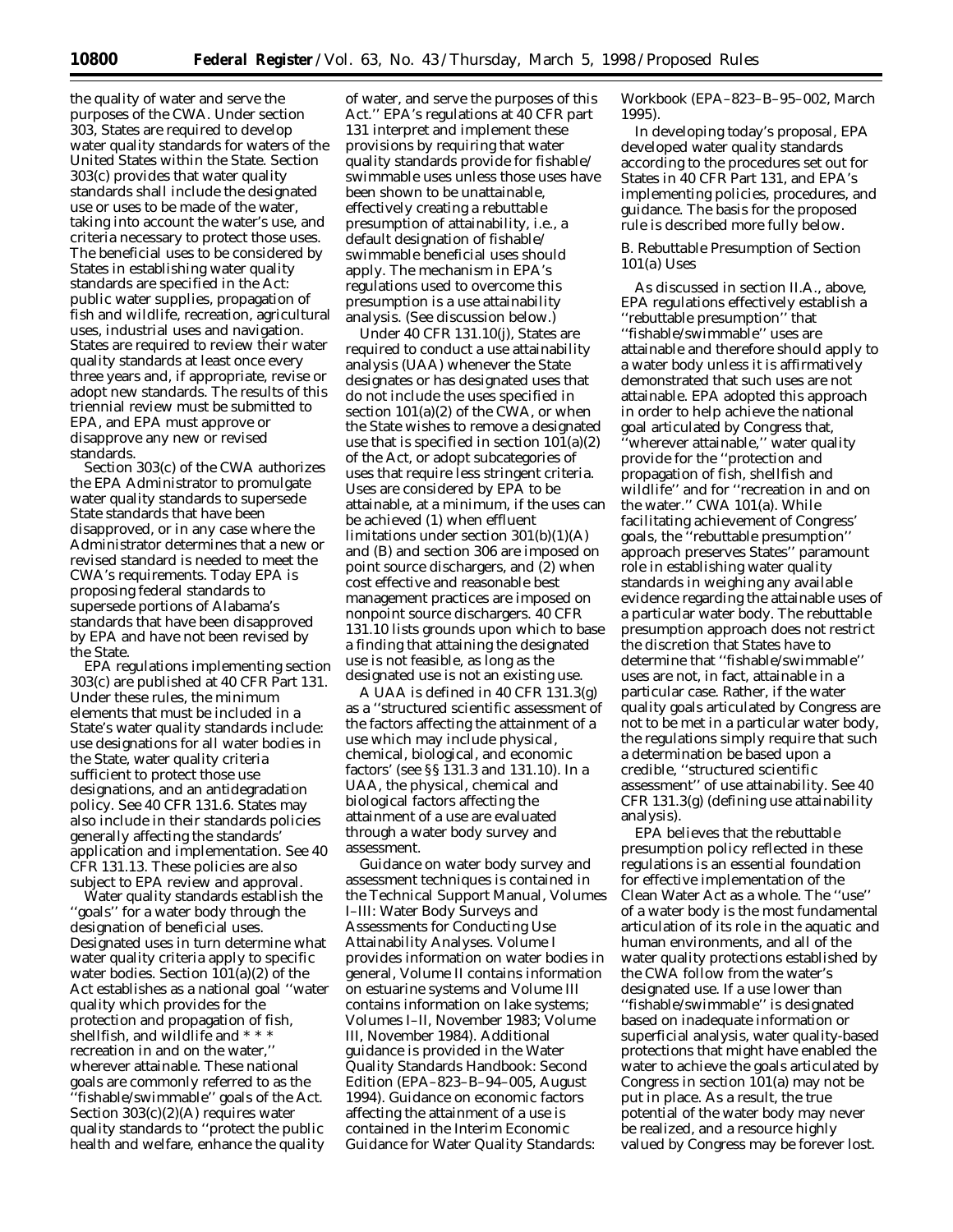EPA seeks, through its oversight under section 303(c) of the Act, to ensure that any State's decision to forego protection of a water body's potential to support ''fishable/ swimmable'' uses results from an appropriately ''structured'' analysis of use attainment. Where, as in the case of these waters in Alabama, EPA concludes that the State failed to adequately justify a lower than ''fishable/swimmable'' use designation, EPA disapproves the use designation. In some cases, as Alabama has done with regard to most of the use classifications originally disapproved by EPA (see section II.C., below), the State will revise its use classifications to protect fishable/swimmable uses. In other cases, the State will conduct a more thorough analysis of use attainability sufficient to rebut the rebuttable presumption reflected in the regulations. Indeed, Alabama has done so for several of the streams originally disapproved by EPA in 1986. Where, however, a State does neither, EPA will undertake federal rulemaking to ensure the water quality goals of the Act are effectively implemented.

In undertaking such federal rulemakings, EPA believes that it is appropriate to follow the same rebuttable presumption approach that applies under the regulation to State decision-making. EPA believes this is appropriate for several reasons. First, the Agency does not believe that it would be appropriate to alter the Part 131 approach to making use designations merely because the forum for decision-making has changed from the State to the federal level. Attaining the goals articulated by Congress is no less important when EPA, as opposed to a State, is making use designation determinations. Moreover, EPA believes that failure to apply the rebuttable presumption in the federal context could undermine how that presumption currently applies to State decisionmaking under the Part 131 regulations. If the presumption did not apply equally in the State and federal decision-making process, a State could effectively shift the burden of demonstrating attainability simply by failing to adequately justify its use designation and thereby triggering a federal rulemaking proceeding.

Therefore, in reaching the decisions reflected in this proposed rule, EPA applied a rebuttable presumption that fishable/swimmable uses are attainable for these nine waters. EPA acknowledges that the information related to actual and potential uses of these waters is, in some cases, not extensive, and that deciding upon the

appropriate use designations is an inexact practice. At this time, and as explained in detail below, EPA believes the available information regarding these nine water body segments does not rebut the presumption that ''fishable/swimmable'' uses are attainable.

EPA's approach in this rulemaking does not undermine the State's primary role in designating uses for waters in Alabama. As before, if, prior to EPA's finalizing this rule, the State undertakes a sound analysis of use attainability, taking into account appropriate biological, chemical and physical factors, and concludes that the ''fishable/swimmable'' use is not attainable for these waters, EPA would approve the State's action and not finalize this rule (or initiate withdrawal if the State submits a sound analysis after EPA takes final action). EPA encourages the State and any other party that is aware of relevant information bearing upon the decisions in this rule to provide such information in this rulemaking. EPA also encourages the State to continue evaluating the appropriate use designations for these waters.

#### *C. Factual Background*

In a letter dated October 14, 1986, the EPA Regional Administrator for Region 4 disapproved use designations adopted by the Alabama Department of Environmental Management (ADEM) for 49 stream segments because the State failed to justify use classifications lower than ''fishable/swimmable'' uses in accordance with 40 CFR 131.10(j). Although the State had previously submitted use attainability analyses for these stream segments, the analyses did not adequately describe the basis for the lower use classifications, nor did they provide adequate information to determine if such classifications were appropriate. From 1986 to 1991, 20 of the use designations were either upgraded to the Fish and Wildlife use classification (F&W use) by ADEM or approved as the Agricultural and Industrial Water Supply use classification (A&I use) by EPA. On July 18, 1991, the EPA Regional Administrator for Region 4 disapproved 30 beneficial use designations adopted by ADEM, 29 of which were previously disapproved in 1986, plus the beneficial use designation for one additional stream segment which lacked a use attainability analysis.

Between July 18, 1991 and today's proposal, ADEM has upgraded to the F&W use 13 of the stream segments disapproved by EPA. Most recently, on May 30, 1997, ADEM adopted F&W use

classifications for Hog Bayou, Pigeon Creek, Unnamed Tributary of Pigeon Creek, Rocky Creek, Hollinger Creek, Sougahatchee Creek, Sugar Creek and Little Bear Creek. EPA approved these changes to the Alabama water quality standards on December 9, 1997. Thus, as of today's proposal, there are 17 stream segments for which EPA has disapproved the State use designation classifications. In a separate State action on April 22, 1997, the length of seven of these 17 remaining segments classified for less than ''fishable/ swimmable'' uses was reduced, reflecting upgrades of a portion of each of these segments to the F&W use classifications by the State. However, the remaining portions of these seven streams remains subject to EPA's disapproval.

On September 18, 1996 the Legal Environmental Assistance Foundation, Inc. (LEAF) filed suit in District Court in Alabama against EPA for failing to propose replacement Water Quality Standards for 12 stream segments in Alabama designated as ''Agricultural and Industrial Water Supply'' or ''Industrial Operations'' which EPA had previously disapproved. *LEAF v. Browner* No. CV–96–ETC–2454–S. On September 11, 1997 EPA and the plaintiffs entered into a consent decree covering 9 of these stream segments. (EPA agreed outside the context of the consent decree to continue evaluation of the other three segments identified in the lawsuit). Under the terms and conditions of the consent decree, EPA was required to sign a **Federal Register** notice proposing federal use designations, or withdraw the EPA disapproval of the existing Alabama standards for these waters, by February 28, 1998. Since the signing of the consent decree, 2 of these 9 streams have been upgraded to the F&W use classification by ADEM and approved by EPA, and therefore are not covered by today's proposed federal water quality standards. Today's proposal covers the remaining 7 streams subject to the consent decree, as well as an additional 2 other streams still subject to EPA's outstanding disapproval. EPA is continuing to evaluate available information regarding the remaining 8 segments subject to EPA's outstanding disapproval for the purposes of determining whether federal use designations should be proposed for those waters.

On January 29, 1997, EPA published in the **Federal Register** (62 FR 4115) a notice of request for information and announced a public hearing to solicit any information from interested parties which would assist the Agency in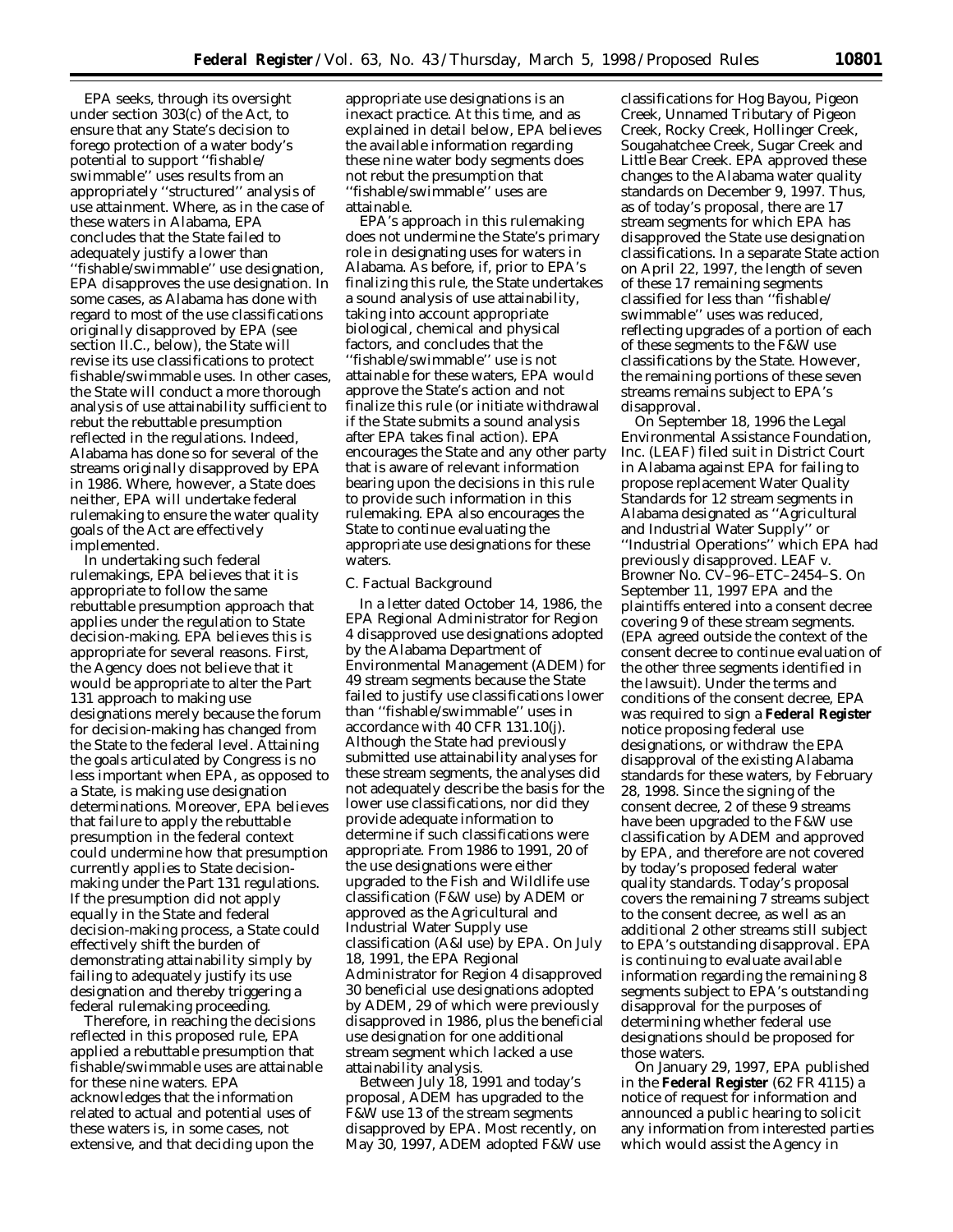evaluating existing and potential beneficial uses of waters of the State of Alabama. A public hearing was held on February 26, 1997 in Montgomery, Alabama. EPA received 91 oral and written comments from interested parties, and has considered that information in the development of today's proposal.

As discussed above, the federal water quality standards regulations require that water quality standards provide for fishable/swimmable uses unless it has been demonstrated that attaining the designated beneficial uses is not feasible for any of the reasons described in 40 CFR 131.10(g). Whenever the State designates or has designated uses that do not include these fishable/ swimmable uses or when the State wishes to remove a designated use that is not an existing use, a use attainability analysis must be completed and submitted to EPA for review.

## *D. Current Alabama Water Quality Standards*

Alabama's water quality regulations at 335–6–10 and 335–6–11, revised most recently on May 30, 1997, contain the following use classification categories: surface waters for public water supply, swimming and other whole body water contact sports, shellfish harvesting, fish and wildlife, agricultural and industrial water supply, industrial operations, and navigation. Alabama has not adopted a default use classification for unsurveyed waters into the state water quality standards. The seven use designations contained in 335–6–10 have been applied, singly or in some combination, to all surface waters of Alabama. As discussed above, in section II.C., EPA disapproved A&I use classifications for the 9 streams segments in today's proposal. Based upon written correspondence and conversations with Alabama's Department of Environmental Management, it is EPA's understanding that current State practice relies on a demonstration that ''fishable/swimmable'' uses have actually been attained before the State takes action to adopt the higher use into water quality standards. In EPA's view, Alabama's approach assumes the unattainability of ''fishable/swimmable'' uses, in impaired waters, by requiring a demonstration that fishable/swimmable uses are actually attained before they will be protected. This is inconsistent with the requirements of 40 CFR Part 140 131.10. (See discussion above.)

EPA is proposing that nine stream segments be classified as subject to the Fish and Wildlife use set out at 335–6– 10-.03 of the State's regulations. In developing today's proposal, EPA

evaluated Alabama's existing water quality standards to determine which State use designations correspond to ''fishable/swimmable'' uses, and would therefore ensure protection of the CWA section 101(a) goals. Rather than establish new federal use designations for these Alabama waters, EPA believes it is preferable to apply use designations that both meet the goals of the CWA and would be consistent with longstanding State standards regulations. Because water quality standards for these segments, if ultimately promulgated, will be the basis for establishing NPDES permit limits by the State, the Agency believes that utilizing an existing State use designation will facilitate implementation of the standards. This also facilitates withdrawal of federal standards in the future, if Alabama takes appropriate action justifying such withdrawal.

Subsection 335–6–10–.09(4) includes the descriptions of the Fish and Wildlife uses and conditions and specific criteria necessary to support the Fish and Wildlife use. Subsection 335–6–10– .09(4) (a), (b), (c) and (d) specify the usage of waters classified for Fish and Wildlife uses, as follows:

(4)(a) Best usage of waters: Fishing, propagation of fish, aquatic life, and wildlife, and any other usage except for swimming and water-contact sports or as a source of water supply for drinking or food processing purposes.

(4)(b) Conditions related to best usage: the waters will be suitable for fish, aquatic life and wildlife propagation. The quality of salt and estuarine waters to which this classification is assigned will also be suitable for the propagation of shrimp and crabs.

(4)(c) Other usage of waters: It is recognized that the waters may be used for incidental water contact and recreation during June through September, except that water contact is strongly discouraged in the vicinity of discharges or other conditions beyond the control of the Department or the Alabama Department of Public Health.

(4)(d) Conditions related to other usage: The waters, under proper sanitary supervision by the controlling health authorities, will meet accepted standards of water quality for outdoor swimming places and will be considered satisfactory for swimming and other whole body watercontact sports.

If EPA promulgates final water quality standards as proposed, Alabama's existing water quality criteria adopted to protect the F&W use would apply to these waters. These criteria are set out at 335–6–10–.05 (General Conditions Applicable to All Water Criteria), 335– 6–10–.06 (Minimum Conditions Applicable to All State Waters), 335–6– 10–.07 (Toxic Pollutant Criteria Applicable to State Waters), and 335–6–

10–.09(4) (Specific Water Quality Criteria—Fish and Wildlife use).

Subsection 335–06–10–.05 establishes State policies applicable to all State waters regarding analytical procedures, collection of samples used to determine compliance with water quality criteria, mixing zones, criteria exceedances due to natural conditions, recreational use of State waters, and schedules of compliance with new water quality standards. Compliance with a modified effluent limit based on a new standard is required as soon as possible, ''but in all cases within three years of the adoption of the new standard.''

Subsection 335–10–.06 contains the ''free from'' toxicity provisions of Alabama's water quality standards applicable to all State waters. These provisions relate to general protection of State waters from adverse effects due to substances attributable to sewage, industrial wastes or other wastes from settling, floating, and toxicity.

Section 335–6–10.07 includes a tabular listing of water quality criteria applicable to State waters pursuant to applicable designated uses. Included are numeric criteria or criteria equations for protection of aquatic life from acute toxic effects for 24 parameters (which apply to all State waters except those waters classified for Navigation or Industrial Operations uses), numeric criteria or criteria equations for protection of aquatic life from chronic toxic effects for 29 parameters (which apply to all State waters except those waters classified for Navigation, Industrial Operations, or Agricultural and Industrial Water Supply uses), human health-based criteria equations and Maximum Contaminant Levels for 100 parameters (applicable to waters classified for drinking water purposes), and the minimum instream design flows to be used in application of water quality criteria.

This section also includes the criteria equations for 98 parameters for protection of human health from the consumption of fish and shellfish applicable to all State waters. Since the State's human health-based water quality criteria apply to all State waters, regardless of classification, human health criteria were not considered to have a direct effect in the analysis of proposed revised classifications of Fish and Wildlife uses for waters considered in this rulemaking.

Subsection 335–6–10.09(4)(e) (Specific criteria) contains the water quality criteria related to the protection of the above uses, including numeric and/or narrative criteria for pH, temperature, dissolved oxygen, whole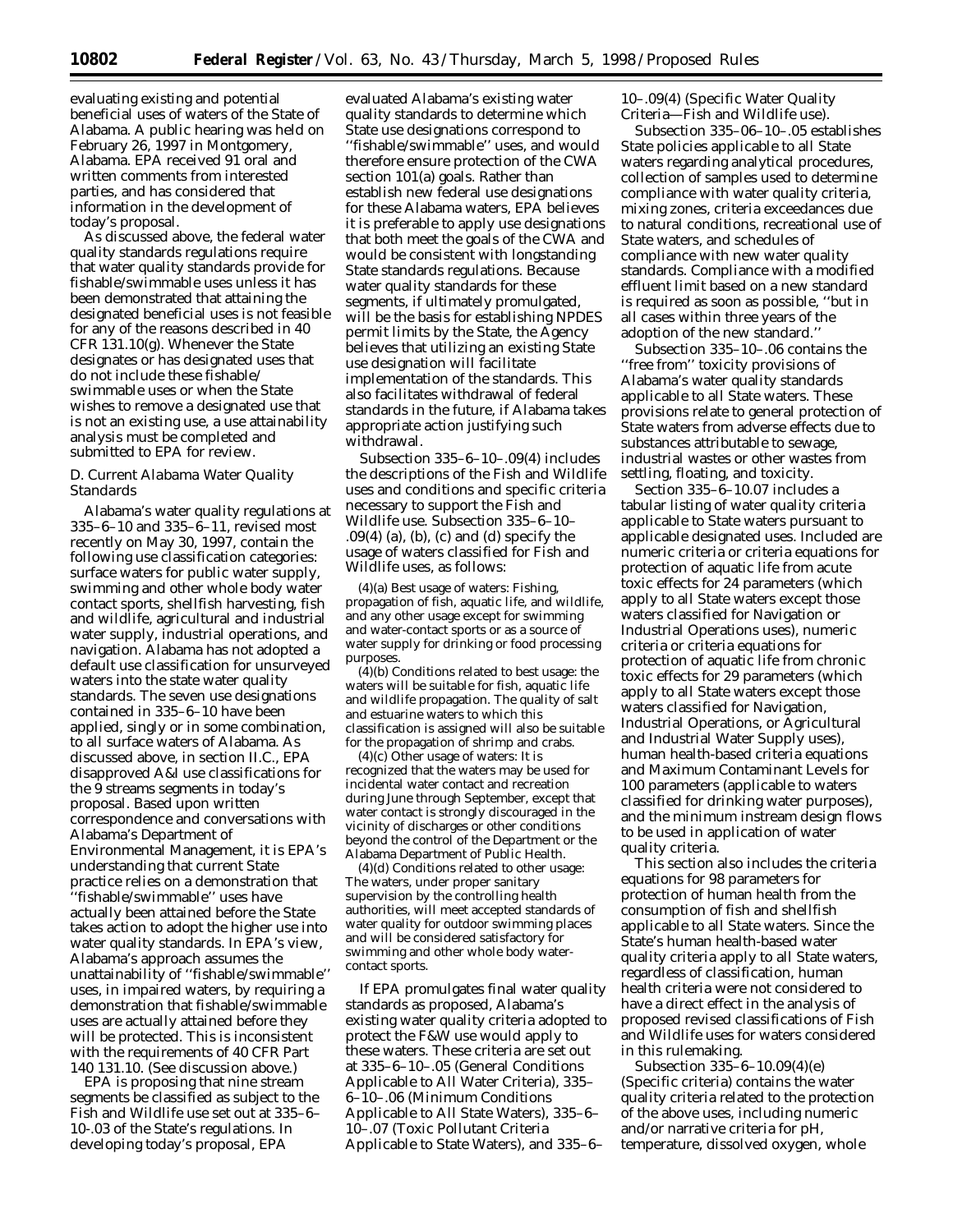effluent toxicity, bacteria, radioactivity and turbidity.

Criteria for protection of aquatic life for dissolved oxygen (DO) are contained in the Alabama water quality standards at Subsection (4)(e)(4), which includes, in pertinent part:

(i) For a diversified warm water biota, including game fish, daily dissolved oxygen concentrations shall not be less than 5 mg/l at all times; except under extreme conditions due to natural causes, it may range between 5 mg/l and 4 mg/l, provided that the water quality is favorable in all other parameters. The normal seasonal and daily fluctuations shall be maintained above these levels.

(ii) In coastal waters, surface dissolved oxygen concentrations shall not be less than 5 mg/l, except where natural phenomena cause the value to be depressed.

(iii) In estuaries and tidal tributaries, dissolved oxygen concentrations shall not be less than 5 mg/l, except in dystrophic waters or where natural conditions cause the value to be depressed. (iv) In the application of dissolved oxygen criteria referred to above, dissolved oxygen shall be measured at a depth of 5 feet in waters 10 feet or greater in depth; and for those waters less than 10 feet in depth, dissolved oxygen criteria will be applied at mid-depth.

Subsection 335–6–10–.09(4)(e) also includes a reference to toxicity-based criteria applicable to the Fish and Wildlife use in section 335–6–10-.07. This Subsection includes narrative criteria for the protection from adverse effects of taste, odor, and color effects, including aesthetic qualities, as well as narrative criteria for the protection of palatability and marketability of fish, wildlife, shrimp and crabs taken from State waters.

## **III. Use Designations for Alabama Streams**

#### *A. Overview*

As discussed above, the Agency believes that it is appropriate to apply a rebuttable presumption that ''fishable/ swimmable'' uses are attainable in these waters. In terms of Alabama's water quality standards, the Agency believes that the F&W use designation appropriately reflects ''fishable/ swimmable'' uses. EPA has evaluated the information available to the Agency to determine whether that information demonstrates the F&W use is not attainable for any of these waters (i.e., to rebut the rebuttable presumption). EPA's analysis has been informed by regulatory provisions and technical guidance that EPA has provided to

States for the development of UAAs. As noted above, EPA regulations define a use attainability analysis as an assessment of the factors affecting attainment of a use, which may include ''physical, chemical, biological and economic factors \* \* \*.'' 40 CFR 131.3(g). Consistent with this provision, but within the limitations of the data and information available, EPA evaluated several categories of information in today's analysis of use attainability.

First, the Agency evaluated available information regarding the existing characteristics of the waters in terms of the biological communities that are present. If, in fact, the waters currently support biological communities commensurate with the F&W use designation, EPA considered this to be very strong evidence in favor of the conclusion that such a use is, in fact, attainable. To facilitate evaluation, EPA reviewed the technical literature and examined studies performed by federal, State, or local agencies. EPA considered all the information that it could obtain prior to today's proposal regarding these streams' biology. However, in certain cases, this information was quite limited. As discussed below, EPA is interested in obtaining from the public any additional information regarding the biological state of these waters.

EPA recognizes the presence of aquatic life in a water is not the only information which should be reviewed when evaluating designated uses. Significant exceedances of criteria established to protect ''fishable/ swimmable'' uses may indicate that, notwithstanding the existing aquatic community, the use is impaired to some extent. In such cases, full attainment of the use might lead to development of a more robust and diverse aquatic community than is currently present. Therefore, in addition to evaluating available biological information, the Agency also reviewed available information regarding ambient stream chemical characteristics. EPA extracted chemical-specific data from the EPA Storage and Retrieval (STORET) data base, which houses ambient water quality data for water bodies throughout the United States, including Alabama. EPA's evaluation focused on those pollutant parameters for which new or more stringent criteria would apply to the affected stream segment under the proposed rule. According to the procedures contained in Chapter 335 of the Alabama Department of Environmental Management Regulations, chronic aquatic life protection criteria are applied to stream segments classified as F&W use,

whereas only acute aquatic life criteria are applied for A&I use protection. For all pollutants except dissolved oxygen (DO), EPA generated summary statistics (minimum, average, and maximum values on record) for the ambient water quality within each affected stream segment and compared them to the State water quality criteria applicable to the F&W use designation. EPA then evaluated the extent to which current ambient stream chemical concentrations met the applicable criteria.

Alabama's criterion for DO adopted to protect and maintain the F&W use is a minimum of 5 mg/L unless natural factors preclude the attainment of a 5 mg/L standard, in which case the criterion is 4 mg/L. In determining whether stream segments currently meet this criterion, data were obtained from STORET and analyzed by year and month. September generally had the lowest DO concentrations and the lowest stream flow and was considered to represent the worst situation that would be found on average. For purposes of EPA's analysis, if the mean of September DO values was above 4 mg/L, then the criterion was deemed to be met. If the mean of September DO values was below 4 mg/L, then EPA performed an analysis using a mathematical model to project the increase in DO that would result from removing the biological oxygen demand (BOD) from point source discharges to each segment. If the resulting DO concentration was above 4 mg/L, then EPA concluded that the criterion could be met if appropriate controls were established for point and nonpoint source discharges.

The above analysis was carried out solely to provide an estimate of the extent to which DO conditions appear to be commensurate with the F&W use. It should be recognized that the completion of more definitive wasteload allocations could be needed for the purposes implementing water quality control programs to ensure attainment of the F&W use designation ultimately promulgated by EPA.

If significant exceedances of F&W water quality criteria (in terms of relative magnitude above the applicable criteria, duration and frequency of exceedance above the criteria, and the number and types of pollutants) had occurred on a consistent basis, such information could suggest that a F&W use is not being fully attained currently. Considerable judgment, however, must be exercised when evaluating the extent to which current exceedances of water quality criteria in the stream indicate that the F&W use is not, in fact, attainable within the meaning of the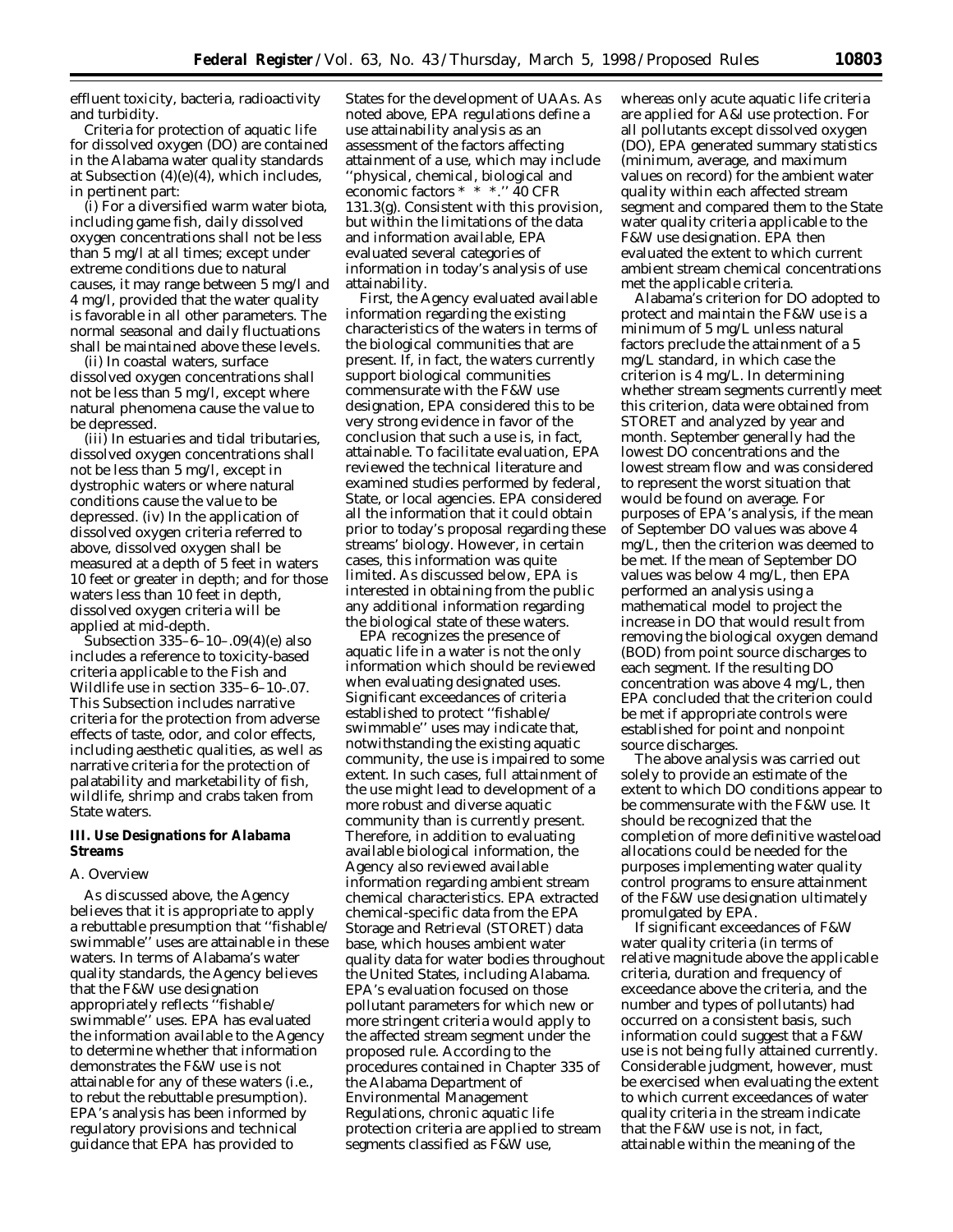water quality standards regulations. Findings regarding attainability must take into account not only present circumstances, but also the pollutant reductions that would be achieved, at a minimum, through imposition of technology-based controls for point sources as well as implementation of best management practices for nonpoint sources.

Moreover, where the biological and other information indicates that a water body is or could be generally supportive of the F&W use, exceedances of criteria for particular pollutant parameters might not, in fact, support a conclusion that such a use is not currently being attained or is otherwise unattainable. Rather, in some cases an aquatic community could have acclimated to ambient conditions which are less than ideal and the best approach may be to adopt site-specific criteria protective of that F&W use for the particular water body (see discussion of alternative regulatory approaches in section IV.B., below). Thus, in evaluating the significance of a water body's exceedance of F&W criteria, EPA weighed that information along with consideration of other related factors (e.g., biological and physical characteristics, habitat, flow regime, tidal influences, etc.), as well as the types of pollutants at issue and the significance of any impairment, as well as discharger-specific information described below.

The last broad category of information considered by EPA in its decisionmaking process was monitoring information for each of the dischargers on the nine stream segments (as reflected in Discharge Monitoring Reports or DMRs). As discussed in detail in section V.C., below, EPA analyzed the extent to which the proposed federal use designations would require any facility to meet more stringent NPDES permit limits and, if so, what types of controls would be needed by these facilities to meet such limits. Discharger information was used in one of two ways by the Agency. First, monitoring data was used to assess the contribution of the point source dischargers to the affected stream segment in order to assist in the determination of whether F&W uses could be achieved. Second, the Agency used the monitoring data to determine whether dischargers would need to significantly alter their operations (or could, in fact, meet permit limits that would be associated with the F&W use). Information indicating that dischargers could generally meet such revised limits would support the presumption that the F&W use is attainable.

An additional factor considered carefully by EPA in its analysis has been the State of Alabama's analysis of use attainability. As discussed above, the State has previously determined that the A&I use was appropriate for these waters and, in some cases, submitted some analyses in support of those designations. While EPA disapproved the use designations on the grounds that the State had not provided use attainability analyses that would meet applicable EPA requirements (i.e., the analyses provided by the State focused on a facility's inability to meet revised F&W permit limits instead of a broader evaluation of the factors which might preclude a stream segment from attaining the F&W use), the Agency nonetheless carefully evaluated the State's conclusions and any supporting information. EPA also considered initiatives that may be underway to address point and nonpoint sources of pollution.

Finally, one important factor considered by EPA was the use designations adopted by the State for similar or proximate areas. Where a segment designated as A&I was similar in character to segments designated as F&W by the State, in particular if the F&W stream segment was located close to the A&I stream segment, the Agency considered such information to strongly favor the presumption of attainability of the F&W use.

#### *B. Proposed Use Designations for Specific Waters of Alabama*

Based upon the approach described above, EPA has evaluated any available information to determine whether it is sufficient to rebut the presumption the Fish and Wildlife use designation is attainable for the nine stream segments in today's proposal. Each segment is addressed below.

If, prior to any final rulemaking by EPA, Alabama classifies any of the nine stream segments with use designations consistent with the CWA and 40 CFR Part 131, EPA will approve those use designations and not include such stream segments in any final rule promulgated by EPA.

#### 1. Buck Creek

Ambient monitoring for several pollutants (including in part, nutrients, DO, and BOD), was performed by EPA in Buck Creek for 4 days in 1995. According to these monitoring data, the DO (reported as an average of two samples on each occasion) upstream from the Alabaster Waste Water Treatment Plant (WWTP), which is the only permitted point source on Buck Creek, was below the 5 mg/L criterion

on 3 of 4 occasions; DO directly downstream from the Alabaster WWTP was above the DO criterion on all four occasions; DO about 1 mile downstream from the Alabaster WWTP, was above 5 mg/L on 3 of 4 occasions. However, the stream DO levels never fell significantly below the DO criterion and were typically above 3.8 mg/L.

Alabama recently upgraded the lower portion of Buck Creek to the F&W use. EPA is unaware of information indicating that water quality conditions on the portion of Buck Creek that is subject to this proposal is significantly different from the portion that Alabama has upgraded to the F&W use. The alleged inability of the Alabaster WWTP to meet permit limits based on the F&W criteria for DO is the rationale ADEM is using to maintain the A&I use for this portion of Buck Creek. However, as discussed further below, EPA does not believe that designated uses should be determined solely based upon the ability of a particular discharger to meet permit limits for a particular pollutant. In the case of this discharger, moreover, EPA believes that the existing effluent quality is very close to the permit limit that would likely be imposed to assure compliance with the DO criterion for the F&W use, based on the natural, lowflow conditions of this water body.

Taking into account the proximity of the segment to waters designated as F&W, the available (although limited) DO data, as well as the likely negligible impact of an upgrade on the only discharger on this segment, EPA believes that proposing the F&W use designation for this stream is appropriate.

#### 2. Lost Creek

In 1993, two field studies were performed by ADEM on Lost Creek. During the June 1993 study of Lost Creek, DO values at all stations, including stations downstream from the Carbon Hill WWTP discharge, were reported above the 5.0 mg/L F&W criterion. The results from the second study performed in September 1993 were similar to the first in that DO values at most stations were reported above the 5.0 mg/L criterion. However, the DO occasionally dropped to just below the F&W criterion at two stations located 6 to 7 miles downstream from the discharge from the Carbon Hill WWTP. These two stations are also located just downstream from Mill Creek and Cheatham Creek, two tributaries to Lost Creek.

Based on available information, EPA proposes to upgrade this stream segment to the F&W use designation. This segment of Lost Creek is 8.2 miles long,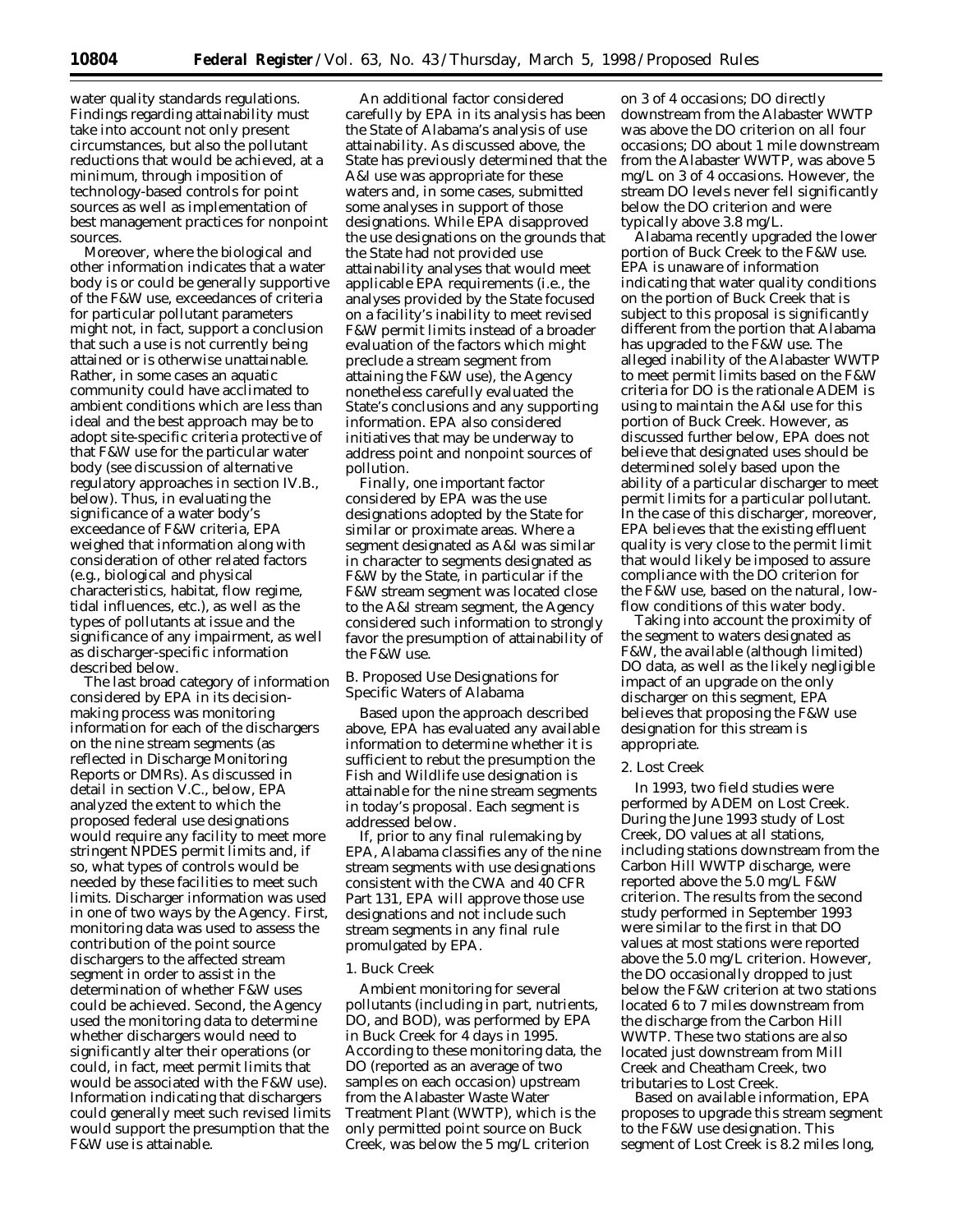and is located between upstream and downstream segments each classified as F&W. The geographic relationship between this segment and other segments classified as F&W by the State supports a conclusion that the appropriate use designation for this segment should also be the F&W use. EPA is aware of no information indicating that the biological, physical or chemical characteristics of this segment are so substantially different from the surrounding segments that its use designation should be lower than those segments. Moreover, given the length of this segment, EPA believes it is reasonable to infer fish migration from the stream segments classified as F&W into the segment currently classified as A&I.

The primary characteristic distinguishing this stream segment and the surrounding segments classified as F&W by the State is that it is influenced by the discharge from the Carbon Hill Wastewater Treatment Plant. In a draft UAA provided to EPA, ADEM sought to justify the A&I use designation for this segment on the presumed inability of that plant to meet NPDES permit limits that would need to be imposed on that plant to meet the F&W criterion for DO. As stated above, however, EPA believes that determining the appropriate use designation for a water requires consideration of both the actual and potential circumstances in the water body, and should not be determined solely based upon the ability of a particular discharger to meet permit limits for a particular pollutant. As discussed further below, if attainment of a particular permit limit is not feasible for a particular discharger, the appropriate mechanism for dealing with that circumstance may be a variance, rather than failing to protect the attainable uses of the water body as a whole. While Alabama has chosen not to include variance procedures in its standards, EPA does not believe that the use designation for an entire water body should necessarily turn on the feasibility of a particular discharger's meeting certain permit limits. For the purposes of this rule, moreover, the Agency is proposing a federal variance procedure (see discussion in section IV.).

In any case, based on an evaluation conducted by EPA, the Agency believes that the existing effluent discharged by the Carbon Hill plant is currently of sufficient quality to meet permit limits consistent with F&W uses, and that the plant would similarly be able to meet such limits operating at its design capacity. The Agency bases this conclusion on a review of the existing

treatment capabilities and operations, and discussions with the plant operator and State officials.

#### 3. Cane Creek—Oakman Segment

In September 1997, EPA conducted a biological survey of Cane Creek (from Alabama Highway 69 to its source). The survey compared a site in the stream segment classified as F&W upstream from the Oakman WWTP and a site in the A&I segment 2.5 miles downstream from the facility. The results of this survey indicate that both sites were very similar. This biological assessment in late summer indicates that the stream has a substantial aquatic community. Chemical-specific water quality data also collected during this survey, indicate no exceedances of applicable F&W criteria, but did show potential water quality impacts from discharges from mining areas within the watershed (as indicated by elevated conductivity measurements found below the mining areas). While these discharges from mining areas are having an impact on the aquatic community, EPA does not believe, overall, that the level of stress placed on the aquatic community is sufficient to warrant an A&I use designation.

This segment of Cane Creek (Oakman Segment) is located below the discharge of the Oakman WWTP (with a discharge design flow of 90,000 gallons per day). ADEM provided to EPA a draft UAA which indicated the reason for not upgrading this stream segment is due to the presumed inability of the WWTP to meet NPDES permit limits for carbonaceous BOD that are necessary to achieve the F&W DO criterion.

As indicated above, however, the potential inability of a particular discharger to meet certain permit limits should not alone determine the appropriate use classification for the entire water body. In any case, the facility is currently scheduled to upgrade its existing treatment system. Because the quality of the discharge from this facility should therefore improve, EPA does not believe that the facility-specific concerns previously expressed by the State should alone be relied upon to conclude that the F&W use is unattainable within the meaning of the CWA. Taking into account the totality of the available information, including the biological and chemical information described above, EPA does not believe that the presumption of attainability has been rebutted for this segment. EPA proposes to upgrade this stream segment to the F&W use designation.

#### 4. Flint Creek

The A&I segment of Flint Creek is located downstream from the Hartselle WWTP and between two segments classified by the State as F&W. EPA is aware that the Flint Creek watershed (including waters classified as F&W by the State) is generally subject to adverse water quality impacts. Both EPA and the State have committed substantial resources to evaluating the sources and the extent of these impacts, as well as potential solutions. These efforts have resulted in water quality improvements over the last several years. For example, in 1992 and 1995, ADEM performed a macroinvertebrate bioassessment on the segment of Flint Creek subject to this proposal, and concluded that water quality had improved, as reflected by an increase in taxa richness, diversity and equitableness during that period. EPA has developed a total maximum daily load (TMDL) for the watershed indicating the reduction in pollutant loads that would achieve the DO criterion for F&W uses.

While the Agency recognizes that currently this segment is not as vital and robust a water body as it could be, EPA believes that there are sufficient indicators of both actual and potential uses of this water to support the F&W use. This conclusion is supported by the fact that the State has classified certain segments in the watershed as F&W, and those segments are comparable to the segment the State has classified as A&I. EPA is not aware of information that would justify treating these segments differently than other F&W stream segments in the watershed. Therefore, EPA is proposing to upgrade this stream segment to the F&W use designation.

#### 5. Cane and Town Creeks (Jasper Segments)

In September 1997, EPA conducted a biological survey of the Jasper Segments of Town and Cane Creeks. These two streams are currently classified as A&I at their confluence, Town Creek from its mouth to a distance 1.1 miles upstream, and Cane Creek from the confluence to Mulberry Branch. This survey indicated that viable benthic macroinvertebrate populations exist within both creeks, except within one segment of Town Creek, just downstream from the discharge from the Jasper WWTP. While the Cane Creek A&I segment was sufficiently impacted by the discharge to warrant an impaired rating in ADEM's biotic survey, that aquatic community was significantly improved as compared to the aquatic community of the upstream A&I Town Creek segment impacted by the Jasper WWTP.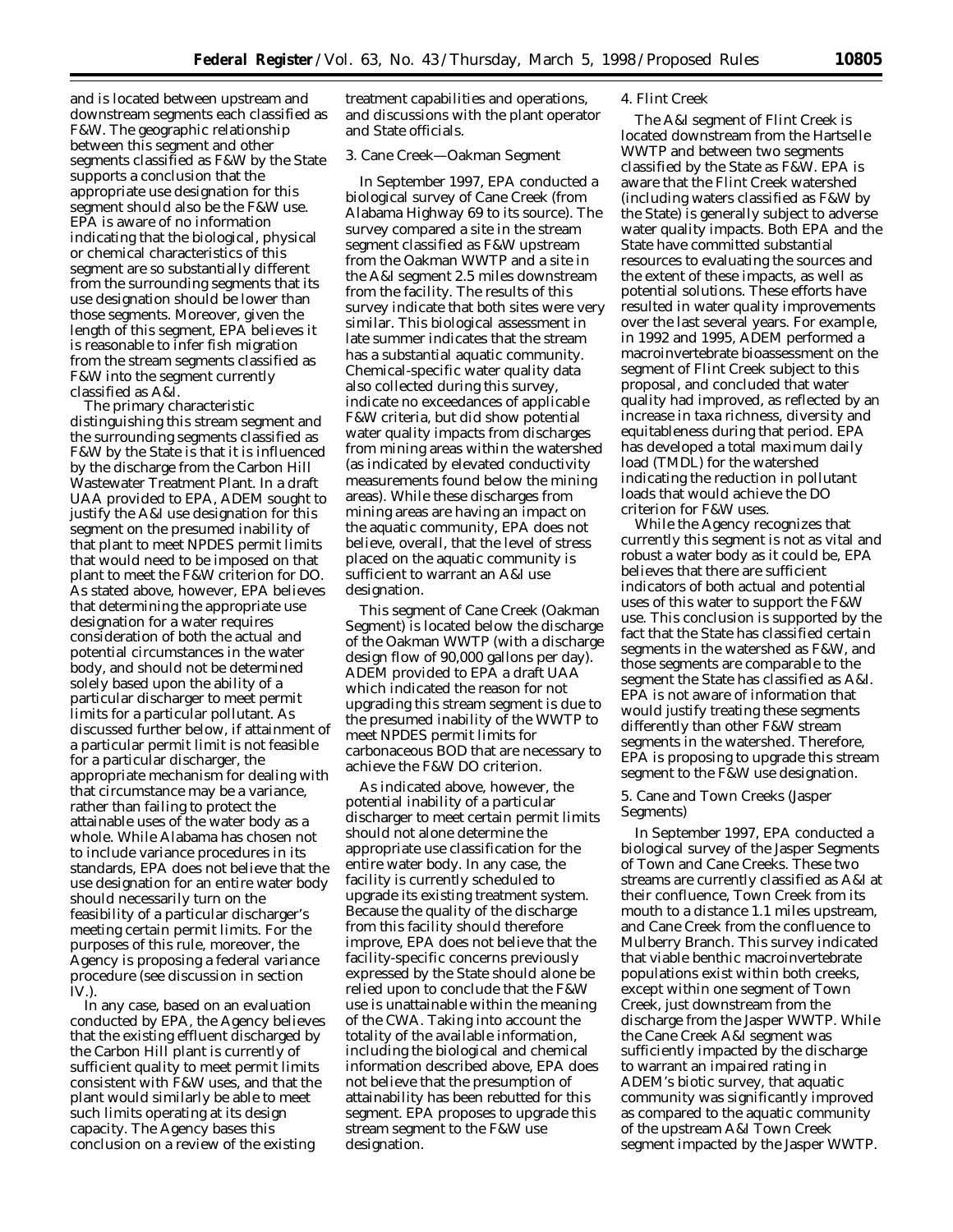Further, the ADEM biotic survey indicates that the A&I segment of Cane Creek has good potential to further improve its ability to support a healthy aquatic community.

Although no data are provided in STORET for the Jasper Segments of Cane and Town Creeks, EPA conducted a sampling investigation in June 1997. The long term BOD results and other data from the June sampling have recently been completed and the data are being used to calibrate and validate the water quality model for these streams. Preliminary analysis of the data indicates that there are natural stagnant flow conditions during low flow periods which may have an adverse impact on DO levels. Further model analysis is necessary to better quantify the impact the Jasper WWTP is having on the stream water quality and to better assess the natural DO levels in the streams during critical low flow conditions. The Jasper WWTP is currently undergoing an upgrade, which includes the installation of an equalization basin to assist in control and treatment of high infiltration and inflow from the collection system. The installation of this basin is expected to enhance treatment plant performance, which should result in improved DO levels in the stream.

Based on EPA's review of the available information, the Agency has concluded that it is appropriate to propose to upgrade this stream segment to the F&W use designation. As noted above, viable benthic communities are present, except in one segment just downstream from the discharge from the Jasper WWTP. The aquatic community in the lower A&I segment of Cane Creek is comparable to that of the upper F&W segment. While stressed, the aquatic community in both these stream segments currently classified as A&I is not incompatible with the aquatic community found in the F&W segments of Cane and Town Creeks.

While the discharge from the Jasper treatment plant has some impact on water quality, this plant is currently undergoing a facility upgrade that should positively affect conditions in the stream. EPA believes that the totality of the information does not indicate that the F&W use is unattainable. EPA recognizes that additional work is needed to assess the natural DO levels in the stream during critical low flow conditions. A site-specific criterion for DO for these stream segments that would both protect the F&W use classification while recognizing natural conditions may be appropriate (see discussion of site-specific criteria below, section IV.B.).

## 6. Mobile River

EPA identified numerous studies that have been performed on the Mobile Bay watershed, which includes the Mobile River from its mouth to the Spanish River. Most studies focused on evaluating the factors that contribute to the relatively low levels of DO within the Bay itself. As described further below, several of these studies included the Mobile River. Several studies indicate the occurrence of a diversity of freshwater, estuarine and marine invertebrate and vertebrate species in the Mobile Bay watershed, which supports the presumption that the portion of the Mobile River currently classified as A&I should be able to attain the F&W use designation.

EPA evaluated several years of chemical-specific ambient monitoring data provided in STORET for one station (Station MO2) on the segment of the Mobile River affected by the new use designation. At Station MO2, pH, metals, hardness and salinity are monitored. Station MO2 is located approximately 2 miles downstream from discharges from two pulp and paper facilities, as well as 1 mile downstream from Chickasaw Creek. Of the pollutants for which there are data, Station MO2 reports occasional water quality criteria exceedances for total cadmium and total mercury. There were 28 analyses for total cadmium from 1982 to 1989. Cadmium was detected three times above the criterion, with a maximum of 30 µg/L and a minimum of 10 µg/L. The criterion for that part of the river is 4.5 µg/L (based on the mean hardness value reported in STORET). There were only five analyses for total mercury from 1981 to 1985. Mercury was detected once at 1.4 µg/L; the criterion for mercury is  $0.012 \mu g/L$ .

Many of the studies of DO within the Mobile Bay estuary show levels of DO below the F&W criterion of 5 mg/L. Several factors have been identified as the potential causes of the low DO levels, including BOD from upstream segments and natural influences associated with tidal movements. Other studies point to the potential impact of past dredging activities within the Mobile River that fundamentally change the hydraulic characteristics of the river, and subsequently affect DO levels.

In EPA's analysis of DO conditions for this proposal, it was determined that the DO criterion applicable to the F&W use designation could be met under lowflow conditions in the A&I segment of the Mobile River, but episodic variations in upstream DO would occasionally cause the standard to be exceeded. Evaluation and control of

some upstream point and nonpoint BOD sources, and control of in-segment point and nonpoint BOD sources would facilitate achievement of the DO criterion with greater consistency.

EPA recognizes that the periodic low DO conditions in the Mobile River are current impairments to development of a more robust aquatic community. Nonetheless, available ambient monitoring data does not show significant exceedance of criteria for metals. Moreover, even under low-flow conditions, monthly average DO conditions at most times are consistent with a F&W use designation. Taken together, EPA believes that, while existing conditions may be somewhat impaired, there is not sufficient information to conclude that the F&W use designation is not attainable for this stream segment. Therefore, EPA is proposing to upgrade this stream segment to the F&W use designation.

#### 7. Chickasaw Creek

EPA conducted water quality assessments of Chickasaw Creek in 1974 and 1990. In EPA's 1974 assessment, DO levels were found to be zero or nearly zero in the lower portions of the water column within Chickasaw Creek. The 1990 assessment showed improvement from 1974, but DO values were still depressed in the lower portions of the water column. However, the 1990 assessment concluded that surface DO values met DO criteria for the F&W use at all monitoring stations.

EPA also extracted ambient monitoring data from STORET for two stations on Chickasaw Creek. As reported in the STORET data set, data indicate relatively few instances where ambient conditions do not meet F&W water quality criteria. The stations are located at U.S. Highway 43 near the City of Mobile, and halfway between this upstream station and the mouth of Chickasaw Creek at Mobile River.

Occasionally, total cadmium, total copper, and total mercury exceeded the applicable F&W water quality criteria at the upstream U.S. Highway 43 Station. There were 28 analyses for total cadmium between 1981 and 1991. Cadmium was detected twice above the criterion, once at 20 µg/L and once at 10 µg/L. The total cadmium criterion for that part of the river is 1.5 µg/L (based on the mean hardness value reported in STORET). Also, there were 41 analyses for total copper from 1974 to 1991. Copper was detected six times above the criterion at a maximum of 250 µg/L and a minimum of 10 µg/L. The mean of the detected values was 57 µg/L. The total copper criterion for that part of the river is 25 µg/L. There were only five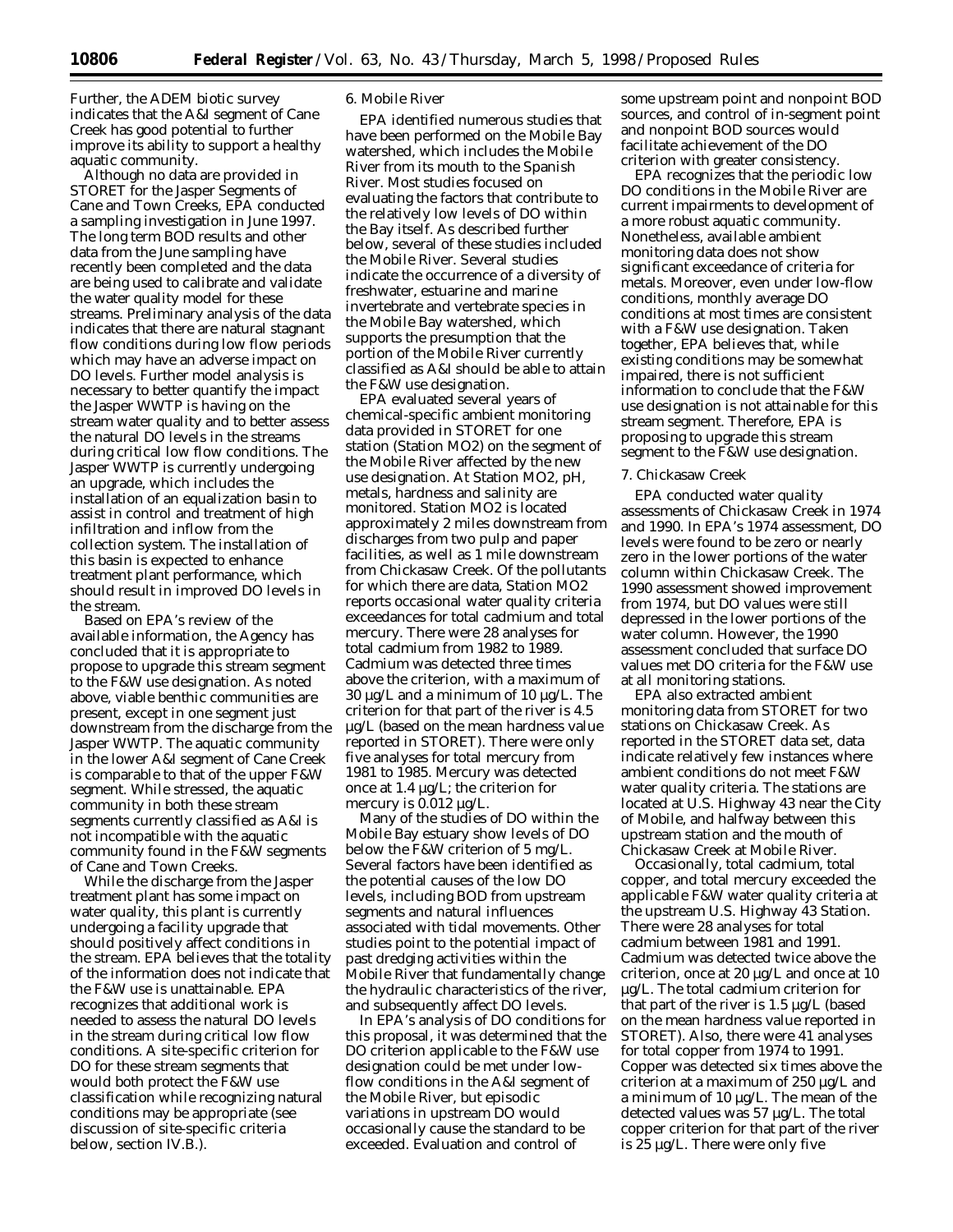analyses for total mercury between 1981 and 1985. Mercury was detected once at  $1.4 \mu g/L$ ; the criterion for mercury is  $0.012 \mu g/L$ .

The downstream station reports occasional exceedances of F&W water quality criteria for total cadmium, total copper, and total mercury. There were 26 analyses of total cadmium between 1981 and 1991. Cadmium was detected above the criterion once at 30 µg/L. The criterion for that part of the river is 3.8 µg/L (based on the mean hardness value reported in STORET). There were 44 total copper analyses between 1974 and 1991. Copper was detected seven times, with a mean of 57 µg/L. On one occasion, however, copper was detected at 230 µg/L, an exceedance of the 76.4 µg/L criterion for this part of the river. In addition, there were five analyses for total mercury between 1981 and 1985. Mercury was detected once at 1.4 µg/L; the criterion for mercury is 0.012 µg/L. Thus, monitoring indicates that the water segment meets the F&W criteria in most cases.

Based on analysis of STORET data for Chickasaw Creek, a 5/4 mg/L DO standard would not be achieved under low-flow conditions without additional evaluation and control of upstream point (Prichard Brooks WWTP) and nonpoint sources of BOD. Additional evaluation and control of point (Chickasaw Lagoon WWTP and Shell Oil) and nonpoint sources of BOD within the segment would facilitate achievement of the DO criterion on a more consistent basis.

While existing conditions in Chickasaw Creek indicate depressed DO levels, monitoring for other pollutants (cadmium, copper and mercury) indicate that the stream segment meets the F&W criteria in most cases. EPA recognizes that additional controls on point and nonpoint sources would need to be implemented in order to support a robust F&W use. However, based on currently available information, it has not been demonstrated that implementation of such control measures is not feasible (impacts of achieving reductions through point source controls are discussed further in section V. below). Therefore, EPA is proposing to upgrade the use of this segment to the F&W use designation.

#### 8. Three Mile Creek

Ambient monitoring data were provided in STORET for one monitoring station on Three Mile Creek which has several years of chemical-specific data. The data show relatively few instances during which ambient concentrations exceeded the water quality criteria for total copper, total lead, and total

mercury. There were 40 analyses for total copper from 1974 to 1991. Copper was detected five times, with a maximum of 230 µg/L and a minimum of 20 µg/L. The mean of the detected values was 106 µg/L. The criterion for that part of the river is 32 µg/L (based on the mean hardness value reported in STORET). There were 27 measurements of total lead from 1981 to 1991. Lead was detected once above the criterion at 20 µg/L. The criterion for that part of the river is 3.9 µg/L. There were only five analyses for total mercury between 1981 and 1985. Mercury was detected once at 2.1 µg/L. The criterion for mercury is 0.012 µg/L.

For Three Mile Creek, a 5/4 DO standard could be met under low-flow conditions by controlling the BOD discharges from the Mobile Smith and Prichard Morris WWTPs. Control of upstream point and nonpoint, as well as in-segment point and nonpoint, sources of BOD would facilitate achievement of the DO criterion with greater consistency.

While existing conditions in this segment currently indicate some difficulty in meeting F&W-based DO limits, the data for other pollutants generally indicates no substantial impairment of the F&W use. EPA recognizes that additional control measures would be needed to support a robust F&W use. However, available information does not indicate that implementation of such measures would be infeasible (impacts of point source controls are discussed in section V. below). Therefore, EPA is proposing to upgrade this stream segment to the F&W use designation.

#### *C. Request for Comment and Data*

EPA believes the above proposed designated uses are appropriate considering the requirements of the CWA and the data and information available to EPA at the time of today's proposal. EPA acknowledges that additional data and information may exist which may further support or refute the attainment of today's proposed designated uses. Accordingly, the Agency will evaluate any data and information submitted to EPA by the close of the public comment period with regard to designating uses for these nine stream segments. Based on that evaluation EPA will make a final decision whether the designated uses in today's proposal are appropriate and consistent with the Act. To assist the Agency in ensuring that these decisions are based on the best available information, the Agency is soliciting additional information. To assist commenters, the following paragraphs

provide guidance on the type of information EPA considers as relevant.

Specifically EPA is seeking information that would assist in determining whether the beneficial uses identified above are currently being attained or have been attained in the past; whether natural conditions or features or human caused conditions prevent the attainment of these uses and whether these conditions can or cannot be remedied or would cause more environmental damage to correct than to leave in place; or whether the controls more stringent than those required by section 301(b) and 306 of the CWA would be needed to attain the uses and implementation of such controls would result in substantial and widespread social and economic impact. Below is a general discussion of the types of data/ information requested by the Agency:

Ambient Monitoring Information: (1) Any in-stream data for any of the above stream segments reflecting either natural conditions (e.g., in-stream flow data or other data relating to stream hydrology) or irretrievable human-caused conditions which cannot be remedied and which prevent the uses or water quality criteria from being attained; (2) any available in-stream biological data; (3) any chemical and biological monitoring data that verify improvements to water quality as a result of treatment plant/facility upgrades and/or expansions; and (4) any in-stream data reflecting nonpoint sources of pollution or best management practices that have been implemented for nonpoint source control.

Current and Historical Effluent Data: (1) Any data and information relating to mass loadings from point source discharges of pollutants such as BOD, NH3–N, chlorine, metals (e.g., As, Cd, Cr, Cu, Pb, Hg, Ni, Ag, Zn), other toxics (e.g., volatile organic chemicals such as benzene or toluene, acid extractables such as pentachlorophenol, base neutrals such as anthracene, fluorene or pyrene, and pesticides such as aldrin, lindane, DDT, dieldrin, endrin and toxaphene); (2) data and information related to facility or treatment plant effluent quality; and (3) any information related to releases of pollutants from other sources such as landfills, transportation facilities, construction sites, agriculture/silviculture, incinerators, and contaminated sediments.

Water Quality Modeling Information: (1) Any data or information on analytical models which can be used to evaluate or predict stream quality, flow, morphology; (2) any physical, biological or chemical characteristics relating to beneficial uses; and (3) the results of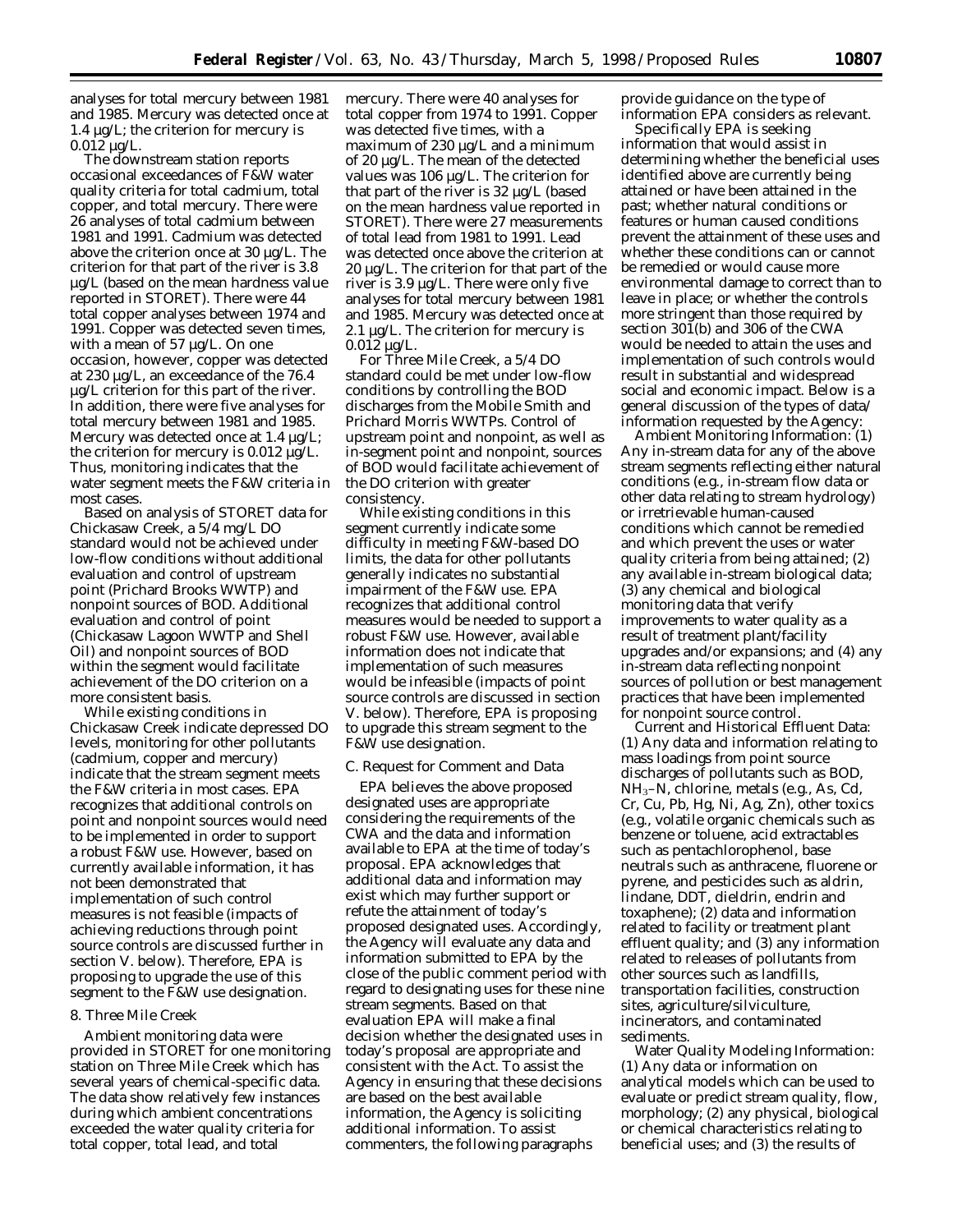any such models which can be used to evaluate the attainment of beneficial uses.

Economic Data: Any information relating to costs and benefits associated or incurred as a result of facility or treatment plant expansions or upgrades. This information includes: (1) Qualitative descriptions or quantitative estimates of any costs and benefits associated with facility or treatment plant expansions or upgrades, or associated with facilities or treatment plants meeting limits; (2) any information on costs to households in the community with facility or treatment plant expansions or upgrades, whether through an increase in user fees, an increase in taxes, or a combination of both; (3) descriptions of the geographical area affected; (4) any changes in median household income, employment, and overall net debt as a percent of full market value of taxable property; and (5) any effects of changes in tax revenues if the private-sector entity were to go out of business, including changes in income to the community if workers lose their jobs, and effects on other businesses both directly and indirectly influenced by the continued operation of the private sector entity.

# **IV. Alternative Regulatory Approaches and Implementation Mechanisms**

As explained above in section II., EPA's regulation supports a rebuttable presumption approach for designation of beneficial uses. Today's proposal reflects EPA's determination of appropriate use designations for these nine streams, based upon the information available to EPA at this time. EPA will consider any data or information submitted to the Agency by the close of the comment period in developing a final rule. However, it is possible that data and information may become available after completion of this rulemaking that will be material to water quality standards for these streams. If EPA ultimately promulgates federal use designations for these nine streams, there are several mechanisms available to ensure that the water quality standards and their implementing mechanisms appropriately take into account such information. These mechanisms are described below.

# *A. Designating Uses*

States have considerable discretion in designating uses. The State may find that changes in use designations are warranted. As stated above, EPA will review any new or revised use designations adopted by the State for

any of the water bodies in today's proposal to determine if the standards meet the requirements of the CWA and implementing regulations. If approved, EPA would subsequently initiate withdrawal of any final federal water quality standards which may result from today's proposal. However, EPA cautions the State that it must conduct a use attainability analyses as described in 40 CFR 131.3(g) when adopting water quality standards which result in uses which are not specified in section 101(a)(2) of the CWA, or which result in subcategories of uses specified in section 101(a)(2) which require less stringent criteria.

## *B. Site-Specific Criteria*

The State may also develop data which indicates a site-specific water quality criteria for a particular pollutant is appropriate and take action to adopt such a criteria into their water quality standards. Site specific criteria are allowed by regulation and are subject to EPA review and approval. 40 CFR 131.11 requires States to adopt criteria to protect designated uses which are based on sound scientific rationale and which contain sufficient parameters or constituents to protect the designated use. In adopting water quality criteria, States must establish numerical values based on 304(a) criteria, 304(a) criteria modified to reflect site specific conditions, or other scientifically defensible methods, or establish narrative criteria where numerical criteria cannot be determined, or to supplement narrative criteria.

Currently, EPA guidance has specified three procedures for States and Tribes to follow in deriving site-specific criteria. These are the Recalculation Procedure, the Water-Effect Ratio Procedure and the Resident Species Procedure. These procedures can be found in the *Water Quality Standards Handbook* (EPA– 823–B940005a, 1994). There is not currently any specific guidance for the development of site-specific criteria for the protection of human health, although the Agency is developing options for such guidance which it expects to include in the proposed revisions to the *Methodology for Deriving Ambient Water Quality Criteria for the Protection of Human Health,* expected in early 1998. EPA also recognizes there may be naturally occurring concentrations of pollutants which may exceed the national criteria published under section 304(a) of the CWA, and has issued policy guidance on establishing site specific aquatic life criteria equal to natural background. (Memo from Tudor T. Davies, Director, Office of Science and Technology to the

Regional Water Management Division Directors, and State and Tribal Water Quality Management Program Directors, dated 11/5/97)

#### *C. Variances*

Water quality standards variances are another alternative which can provide a facility with a limited period of time to comply with water quality standards. EPA recognizes that Alabama has chosen not to include a variance procedure in its State standards. Such procedures have, however, been adopted in many States and been approved by EPA. The Agency is providing an explanation of this procedure as additional information the public may find useful, and as discussed below, the proposed rule contains a federal variance procedure.

EPA believes variances are particularly suitable when the cause of unattainment is discharger-specific and/ or it appears that the designated use in question will eventually be attainable. EPA has approved the granting of water quality standards variances by States in circumstances which would otherwise justify changing a use designation on grounds of unattainability (i.e., the six circumstances contained in 40 CFR 131.10(g)). In contrast to a change in standards which removes a use designation for a water body, a water quality standards variance can apply only to the discharger to whom it is granted and only to the pollutant parameter(s) upon which the finding of unattainability was based; the underlying standard remains in effect for all other purposes.

For example, if a designated aquatic life use is currently precluded because of high levels of metals from past mining activities which cannot be remediated in the short term, but it is expected that water quality will eventually improve, a temporary variance may be granted to a discharger with relaxed criteria for such metals, until remediation progresses and the use becomes attainable. The practical effect of such a variance is to allow a permit to be written using less stringent criteria, while encouraging ultimate attainment of the underlying standard. A water quality standards variance provides a mechanism for assuring compliance with sections  $301(b)(1)(C)$ and 402(a)(1) of the CWA that require NPDES permits to meet applicable water quality standards, while granting temporary relief to point source dischargers.

While 40 CFR 131.13 allows States to adopt variance procedures for Stateadopted water quality standards, such State procedures may not be used to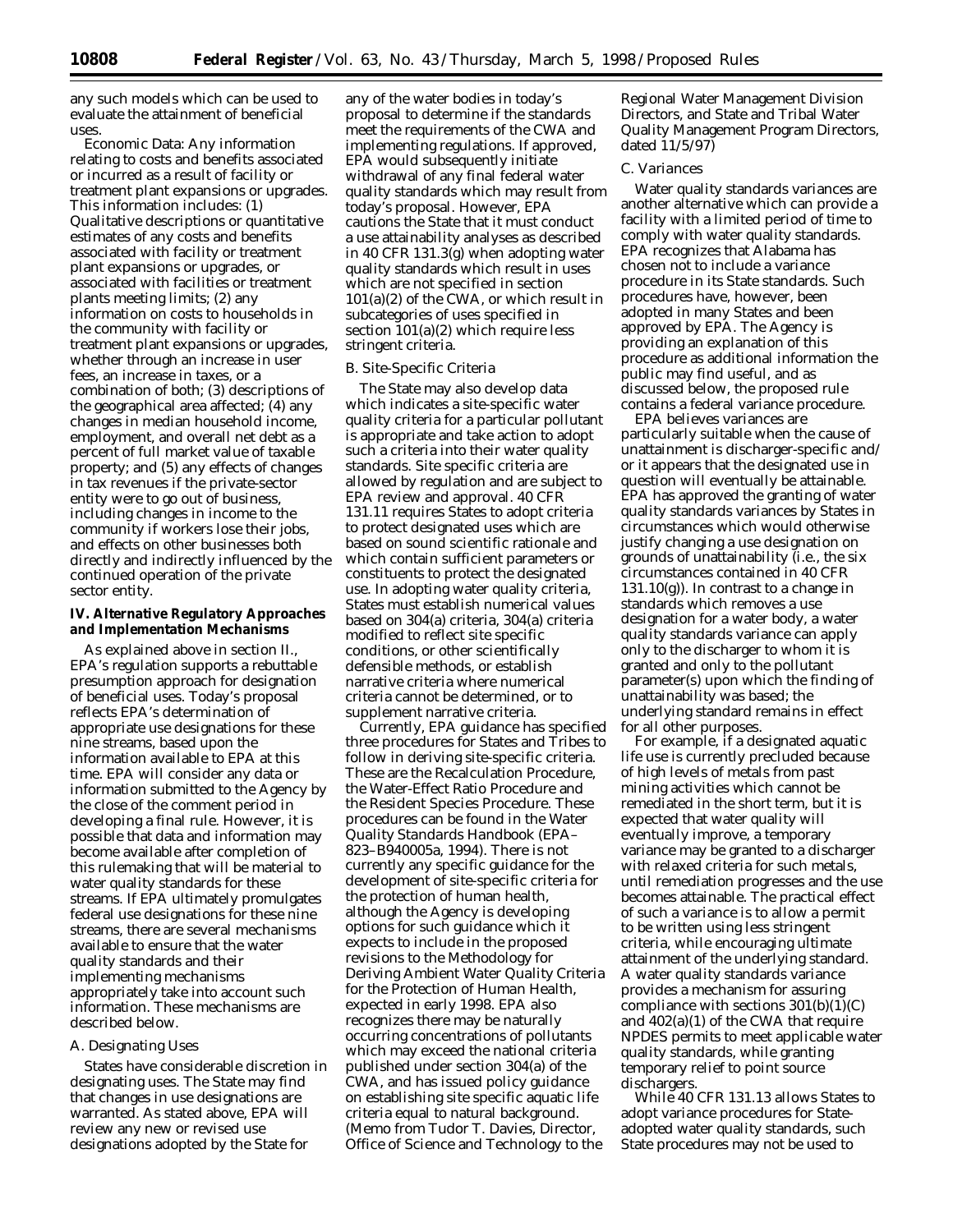grant variances from federally adopted standards. EPA believes that it is appropriate to provide comparable federal procedures where, as proposed here, EPA adopts use designations which rely, at least in part, on a rebuttable presumption that fishable/ swimmable uses are attainable or adopts more stringent criteria for the State's use designations. Therefore, EPA is proposing to authorize the Region 4 Regional Administrator to grant water quality standard variances where a permittee submits data indicating that an EPA-designated use is not attainable for any of the reasons in 40 CFR 131.10(g). This variance procedure will apply to standards promulgated by EPA for the specific stream segments named in today's proposal.

Today's proposed rule spells out the process for applying for and granting such variances. The Administrator is delegating to the Regional Administrator the authority to propose and grant these variances. This delegation should expedite the processing of variance requests. EPA is proposing to use informal adjudication processes in reviewing and granting variance requests. That process is contained in 40 CFR 131.34(b)(4) of today's proposed rule. Because water quality standard variances are technically revised water quality standards, the proposal provides that the Regional Administrator will provide public notice of the proposed variance and provide for an opportunity for public comment. EPA understands that variance related issues can often arise in the context of permit issuance. EPA Region 4 will seek to work closely with the State permitting authorities to ensure that variance requests will be considered in tandem with the State NPDES permitting process.

The proposed variance procedures require an applicant for a water quality standards variance to submit a request to the Regional Administrator (or his delegatee) with supporting information.

The burden is on the applicant to demonstrate to EPA's satisfaction that the designated use is unattainable for one of the reasons specified in 40 CFR 131.10(g). A variance may not be granted if the use could be attained, at a minimum, by all dischargers implementing effluent limitations required under sections 301(b) and 306 of the CWA and the applicant implementing reasonable best management practices for nonpoint source control.

Under the proposal, a variance may not exceed 3 years or the term of the NPDES permit, whichever is less. A variance may be renewed if the permittee demonstrates that the use in question is still not attainable. Renewal of the variance may be denied if EPA finds that the conditions of 40 CFR 131.10(g) are not met.

EPA is soliciting comment on the need for a variance process for EPApromulgated use designations, the appropriateness of the particular procedures proposed today, and whether the proposed variance procedures are sufficiently detailed.

#### *D. Total Maximum Daily Loads (TMDLs)*

State development of TMDLs are also an alternative approach for allocating loads of pollutants and ensuring attainment of designated uses in these water bodies. Section 303(d) of the CWA and its implementing regulations establish the TMDL process to provide a mechanism for allocating more stringent water quality-based requirements when technology-basedcontrols are inadequate to achieve State water quality standards. The TMDL process can broaden the opportunity for public participation, expedite water quality based NPDES permitting, and lead to technically sound and legally defensible decisions for attaining and maintaining water quality standards. In addition, the TMDL process provides a mechanism for integrating the management of both point and nonpoint pollution sources that together may contribute to a water body's impairment. (See Guidance for Water Quality-based Decisions: The TMDL Process, EPA 440–4–91–001, April 1991)

#### **V. Regulatory Impact Analysis**

As explained more fully below in section VII. (Regulatory Flexibility Act), EPA's proposed rule does not itself establish any requirements directly applicable to regulated entities. While implementation of today's proposed rule may ultimately result in some new or revised permit conditions for some dischargers, EPA's action today does not impose any of these as yet unknown requirements on dischargers. Nonetheless, EPA is attempting, within the limits of these uncertainties, to make an estimate of the possible indirect costs which might ultimately result from this rulemaking.

The following is a summary of the proposed methodology being used for the regulatory impact analysis (RIA) prepared for this proposed rule. Further discussion is included in the full RIA, which is included in the docket as part of this rulemaking.

In the time prior to proposal EPA attempted to assess, to the best of its ability, compliance costs for facilities that could eventually be indirectly

affected by the designated uses of today's proposed rule. As described below, EPA searched available data sources in order to estimate as accurately as possible these potential costs. Although the costs are not expected to be significant, EPA has developed a methodology to estimate the potential indirect cost impacts on facilities discharging pollutants to waters subject to the numeric water quality criteria and uses established by this proposal.

However, because of data limitations, EPA's methodology and analysis is restricted to estimating costs associated with controls to reduce pollutants from industrial and municipal point source discharges in the nine stream segments covered by today's proposal. As such, EPA's methodology is unable to directly take into account the use of more costeffective ''best management practices and control technologies'' that could be applied to other point sources (e.g., storm water outfalls) and nonpoint sources (e.g., runoff from agricultural and animal farming operations) that would improve water quality and reduce or possibly eliminate treatment costs for these industrial and municipal facilities.

EPA is soliciting public comment and supporting data on the fourteen facilities and nine stream segments it evaluated as part of the RIA, and on the methodology used to estimate costs associated with implementation of the proposed rule, as well as information and data on other point and nonpoint sources of pollution affecting the proposed F&W stream segments. EPA will review the comments and data provided by the public as well as any information and data it gathers during the public comment period, and will revise as necessary, the potential costs to facilities as an indirect result of attaining uses proposed in this rule. EPA will include this information as part of the final rulemaking.

#### *A. Evaluation of Possible Pollutant Reduction Responsibilities*

As explained previously, in proposing F&W Use designations for the 9 stream segments in today's proposal, EPA recognizes that, in certain cases, contributions from point and nonpoint sources may be impacting existing water quality. The State of Alabama has considerable discretion in determining how to allocate pollutant load reductions in order to achieve applicable water quality standards (see discussion of TMDLs, above). In many cases, the most efficient and costeffective means of reducing pollutant discharges may be through controls of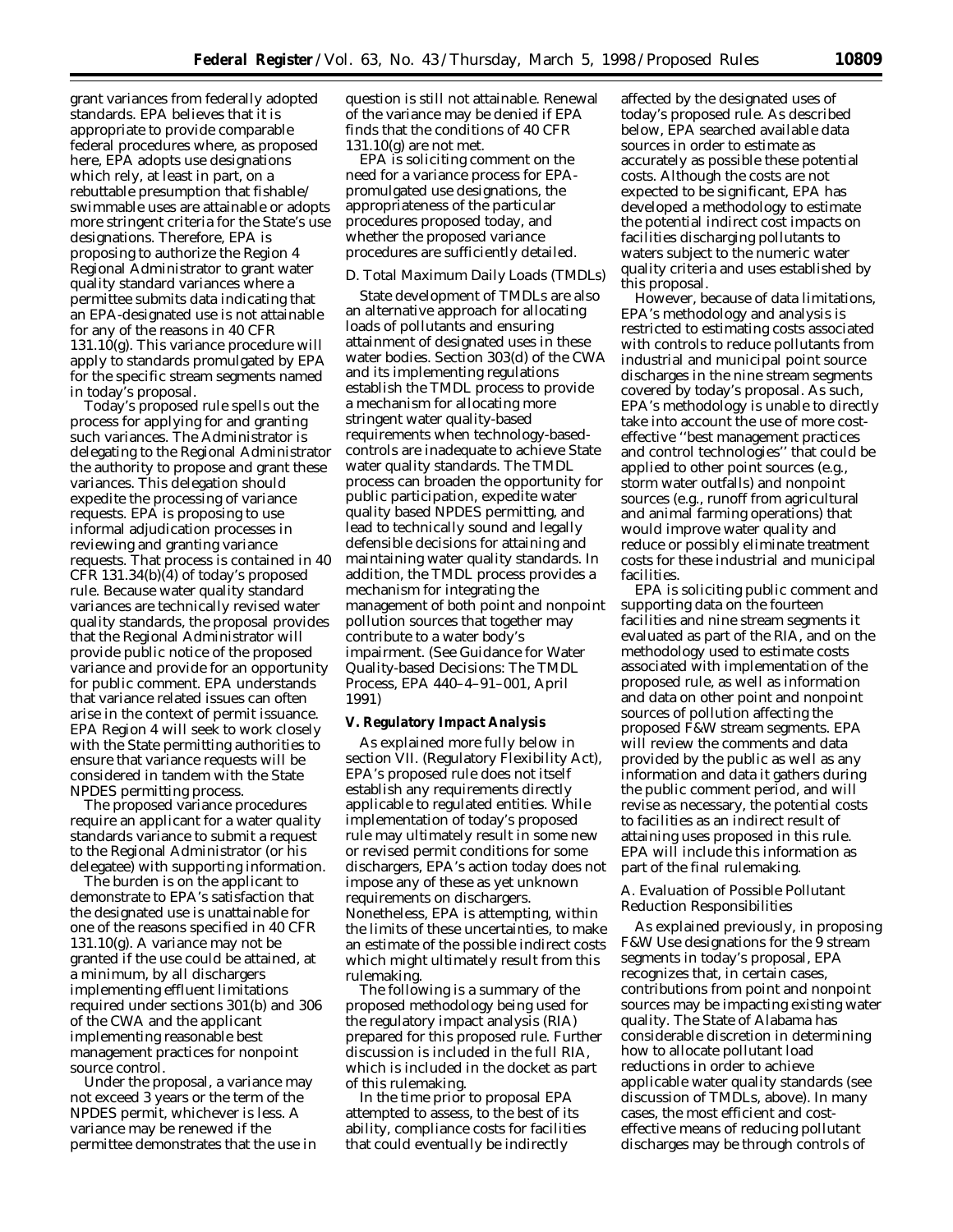nonpoint source contributions instead of requiring point sources to bear the brunt of the responsibility for meeting water quality standards in the water body. Indeed, when faced with the possibility of imposing significant treatment costs on point sources, EPA believes that all other feasible alternatives for achieving the CWA's goals should be fully explored.

For purposes of the RIA, however, EPA has effectively made the ''worstcase'' assumption from a costing perspective under its high-end scenario that point sources in the segments covered by this rule will bear full responsibility for bringing about any pollutant reductions that would be associated with meeting criteria applicable to the F&W Use designation for these waters. EPA made this assumption not because it believes that the State should choose to exercise its discretion in this fashion. Indeed, EPA would fully anticipate that the State would seek to rationally apportion any pollutant reduction responsibilities in a more cost-effective manner. Rather, EPA took this approach first because detailed information was not available regarding nonpoint source pollutant contributions to these waters and the measures that could reduce such nonpoint source loadings. Second, EPA wanted to ensure that the impacts to point sources located in these nine stream segments would be subject to complete analysis by the Agency and review by the public. The Agency believes that this approach ensures fully informed decision-making about possible worst-case impacts from the proposed rule. Thus, while it is conceivable that the costs described below could be incurred by point source discharges indirectly affected by the rule, it should not be assumed that such costs would actually be incurred. If EPA finalizes these use designations, the Agency will work closely with the State to ensure that responsibilities for meeting water quality standards are rationally apportioned among the sources of pollution. As discussed above in section IV., various options for regulatory alternatives and implementation mechanisms are available.

## *B. Overview of Methodology to Estimate Potential Costs Related to New Use Designations*

The use designations being proposed by EPA, by themselves, will have no impact or effect. However, when the Alabama water quality criteria to protect these uses are applied to dischargers through the National Pollutant Discharge Elimination System (NPDES) permit program, then costs may be

incurred by regulated entities (i.e., point source dischargers) but these costs can vary significantly because of the wide range of control strategies available to dischargers. Due to the flexibility and discretion available in implementing water quality criteria, analysis of all potential costs would be difficult to perform for all potentially affected entities. EPA attempted to estimate the potential costs attributable to the proposal by developing detailed cost estimates for the 14 point source dischargers that may be impacted by the proposed rule. The following discussion addresses the approach that EPA used and is planning to follow as more data are obtained through the public comment and rulemaking process.

The actual impact of the proposed rule will depend upon (1) the procedures and policy decisions that will be established by the permitting authority to implement the rule, and (2) the control strategy the discharger selects in order to bring the facility into compliance. The procedures and policy decisions established by the permitting authority typically provide the methods to determine the need for water qualitybased effluent limits (WQBELs) and, if WQBELs are required, how to derive WQBELs from applicable water quality criteria. The implementation procedures used to derive WQBELs for this analysis were based on the methods recommended in the EPA ''Technical Support Document for Water Qualitybased Toxics Control'' (or TSD) EPA/ 505/2–90–001; March 1991). Specifically, a projected effluent quality (PEQ) was calculated and compared to the projected WQBEL. A PEQ is considered an effluent value statistically adjusted for uncertainty to estimate a maximum value that may occur.

For each facility, EPA performed an evaluation of reasonable potential to exceed WQBELs based on applicable water quality criteria to protect the proposed federal use designations (i.e., fish and wildlife). EPA considered any pollutant for which water quality criteria existed and for which data were available. EPA assumed that reasonable potential existed if a permit limit for the pollutant of concern was included in the existing permit for the facility. In the absence of a permit limit, but where monitoring data were available, EPA evaluated reasonable potential based on the monitoring data and the procedures contained in the TSD. To account for the possible effect of the oxygen demand potential from these facilities, EPA assumed that any discharger with a permit limit for dissolved oxygen, biochemical oxygen demand, or chemical oxygen demand had a

reasonable potential to exceed the dissolved oxygen criteria.

To calculate WQBELs, EPA used the TSD procedures to derive maximum daily and monthly average limits. Background concentrations were based on the average of data contained in STORET for upstream monitoring stations (including nearby tributaries); in the absence of background data, EPA assumed the background value to be zero. Critical low flows were extracted from the NPDES permit files or calculated from data contained in the United States Geological Survey (USGS) Daily Flow file data base for nearby gage stations. As required in Chapter 335 of the Alabama Department of Environmental Management Regulations, the 7-day, 10-year low flow (7Q10) was used for chronic aquatic life protection. In the absence of stream flow data, EPA conservatively assumed zero low flow. Once WQBELs were derived, EPA derived cost estimates that represent the cost to remove the incremental amount of pollutant(s) to levels needed to comply with WQBELs.

Prior to estimating compliance costs, an engineering analysis of how each facility could comply with the projected WQBEL was performed. The costs were then estimated based on the decisions and assumptions made in the analysis. To ensure consistency and reasonableness in estimating the general types of controls that would be necessary for a facility to comply with the proposal (assuming that implementation of the rule resulted in more stringent discharge requirements), as well as to integrate into the cost analysis the other alternatives available to regulated facilities, a costing decision matrix was used for each facility. Specific rules were established in the matrix to provide the reviewing engineers with guidance for consistently selecting options.

Under the decision matrix, costs for minor treatment plant operation and facility changes were considered first. Minor, low-cost modification or adjustment of existing treatment was determined to be feasible where literature indicated that the existing treatment process could achieve the projected WQBEL and where the additional pollutant reduction was relatively small (e.g., 10 to 25 percent of current discharge levels).

Where it was not technically feasible to simply adjust existing operations, the next most attractive control strategy was determined to be waste minimization/ pollution prevention controls. However, costs for these controls were estimated only where they were considered feasible based on the reviewing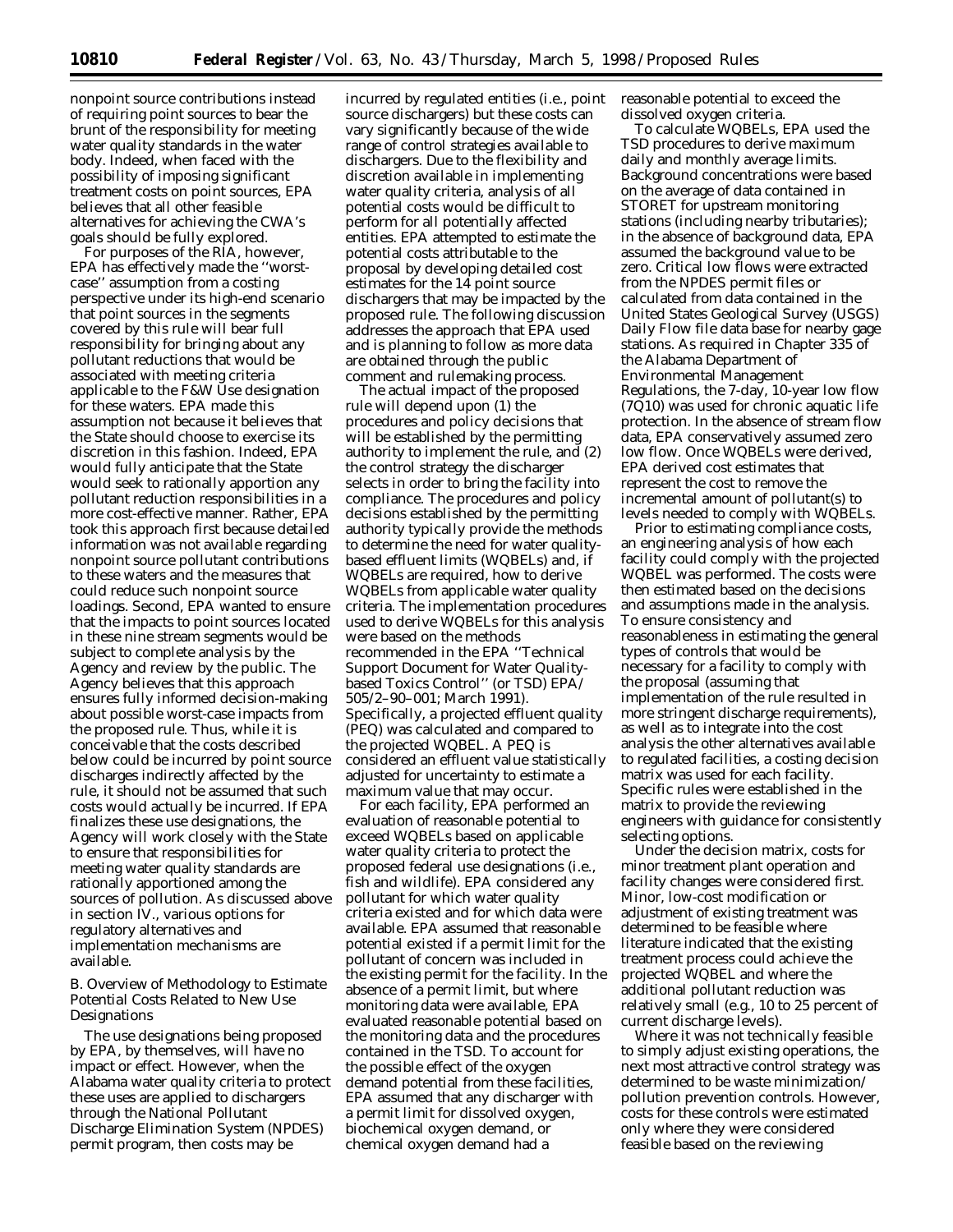engineer's understanding of the process(es) at a facility. The practicality of techniques was determined based on several criteria established in the decision matrix. Decision considerations included the level of pollutant reduction achievable through waste minimization/pollution prevention techniques, appropriateness of waste minimization/pollution prevention for the specific pollutant, and knowledge of the manufacturing processes generating the pollutant of concern.

If waste minimization/pollution prevention alone was deemed not feasible to reduce pollutant levels to those needed to comply with the F&Wbased WQBELs, a combination of waste minimization/pollution prevention, simple treatment, and/or process optimization was considered. If these relatively low-cost controls could not achieve the projected WQBELs, more expensive controls (e.g., end-of-pipe treatment) were considered.

The decision to add new treatment systems or to supplement existing treatment systems was based on a review of existing treatment at each facility. For determining the need for additional or supplemental treatment, sources of performance information included the EPA Office of Research and Development (ORD), Risk Reduction Engineering Laboratory's ''RREL Treatability Database'' (Version 4.0). The pollutant removal capabilities of the existing treatment systems and/or any proposed additional or supplemental systems were evaluated based on the following criteria: (1) The effluent levels that were being achieved currently at the facility; and (2) the levels that are documented in the EPA ''RREL Treatability Database.'' If this analysis showed that additional treatment was needed, unit processes that would achieve compliance with the projected WQBELs were chosen using the same documentation.

Due to the uncertainty of the State's approach to implementation at this time, a range of costs was developed to represent a potential range of impacts based on certain implementation assumptions. The following generally

describes how the low-and high-end of the range of costs were developed for this study.

Under the low-end cost scenario, if the F&W-based permit limit was more stringent than existing effluent concentrations, costs were estimated for the incremental pollutant reductions required to achieve the F&W-based limit. In the absence of any monitoring data, it was assumed that no impact would occur even if a permit limit exists that is less stringent than the F&Wbased permit limit. (It was assumed that if a permitted facility was not monitoring for a pollutant, it was not expected to be present in the effluent.) If monitoring data were available, but all values were reported below analytical detection levels, it was assumed that no costs would occur. Finally, if the estimated annualized cost for removal of a pollutant exceeded \$200 per toxic pounds-equivalent, it was assumed that dischargers would explore the use of alternative regulatory approaches. When it was assumed that facilities would pursue regulatory alternatives, no treatment cost was estimated for a facility. However, costs associated with the pursuit of the regulatory alternative were estimated for the facility and included in the total estimated costs for the proposal.

Under the high-end cost scenario, if the F&W-based permit limit was more stringent than the existing permit limit (or detectable effluent concentration in the absence of a permit limit), costs were estimated for the incremental pollutant reductions required to achieve the F&W-based limit. If there were no permit limit and all monitored values were reported below analytical detection levels, it was assumed that no impacts would occur. Finally, acknowledging that opportunities for the use of alternative regulatory approaches may be limited depending upon the particular circumstances for a facility, it was assumed that no alternative regulatory approaches would be allowed, and therefore, the \$200 per toxic pounds-equivalent trigger was removed from the decision matrix for the high-end cost scenario.

The \$200 per toxic pounds-equivalent trigger should not be construed as an absolute measure of when a facility should pursue regulatory alternatives or be granted relief from installing additional treatment. This trigger, based on the one used for the low-end in the EPA Assessment of Compliance Costs Resulting from Implementation of the Final Great Lakes Water Quality Guidance (March 13, 1995), was used to establish the low-end of a potential range of costs that reflects the flexibility available when implementing and complying with water quality-based permit limits. EPA acknowledges that some additional treatment costs could result from the rule for a facility, even if a regulatory alternative is granted for an individual pollutant. This could occur since some incremental level of treatment could be required as a condition of the action to grant the regulatory alternative. Therefore, the actual cost of this rule is expected to fall somewhere between the low-and highend cost estimates. For this proposed action, EPA believes the actual cost will most likely occur below the mid-point of the estimated cost range because, as described earlier, EPA's methodology did not account for more cost-effective best management practices and control technologies that could be applied to other upstream and in-segment point and nonpoint sources of pollution to reduce or possibly eliminate treatment costs associated with industrial and municipal facilities discharging directly to stream segments covered by today's proposal.

# *C. Results for Stream Segments With Federal Use Designations*

EPA identified 14 facilities that possess NPDES permits to discharge to stream segments with specific use designations for which new use designations are being proposed in this rule. Of these 14 facilities, 11 are classified as major dischargers, and 3 are classified as minor dischargers. The following table presents the universe of facilities EPA analyzed for today's proposed rulemaking.

SUMMARY OF DISCHARGERS TO STREAM SEGMENTS WITH PROPOSED FEDERAL USE DESIGNATIONS

| <b>Stream Segment</b> | Facility name | NPDES permit<br>number | Maior<br>(M)/<br>minor (m)<br>dis-<br>charger | SIC code* |
|-----------------------|---------------|------------------------|-----------------------------------------------|-----------|
|                       |               | AL0002801              | M                                             | 4952      |
|                       |               | AL0025348              | m                                             | 4952      |
|                       |               |                        | M                                             | 4952      |
|                       |               |                        | M                                             | 2812      |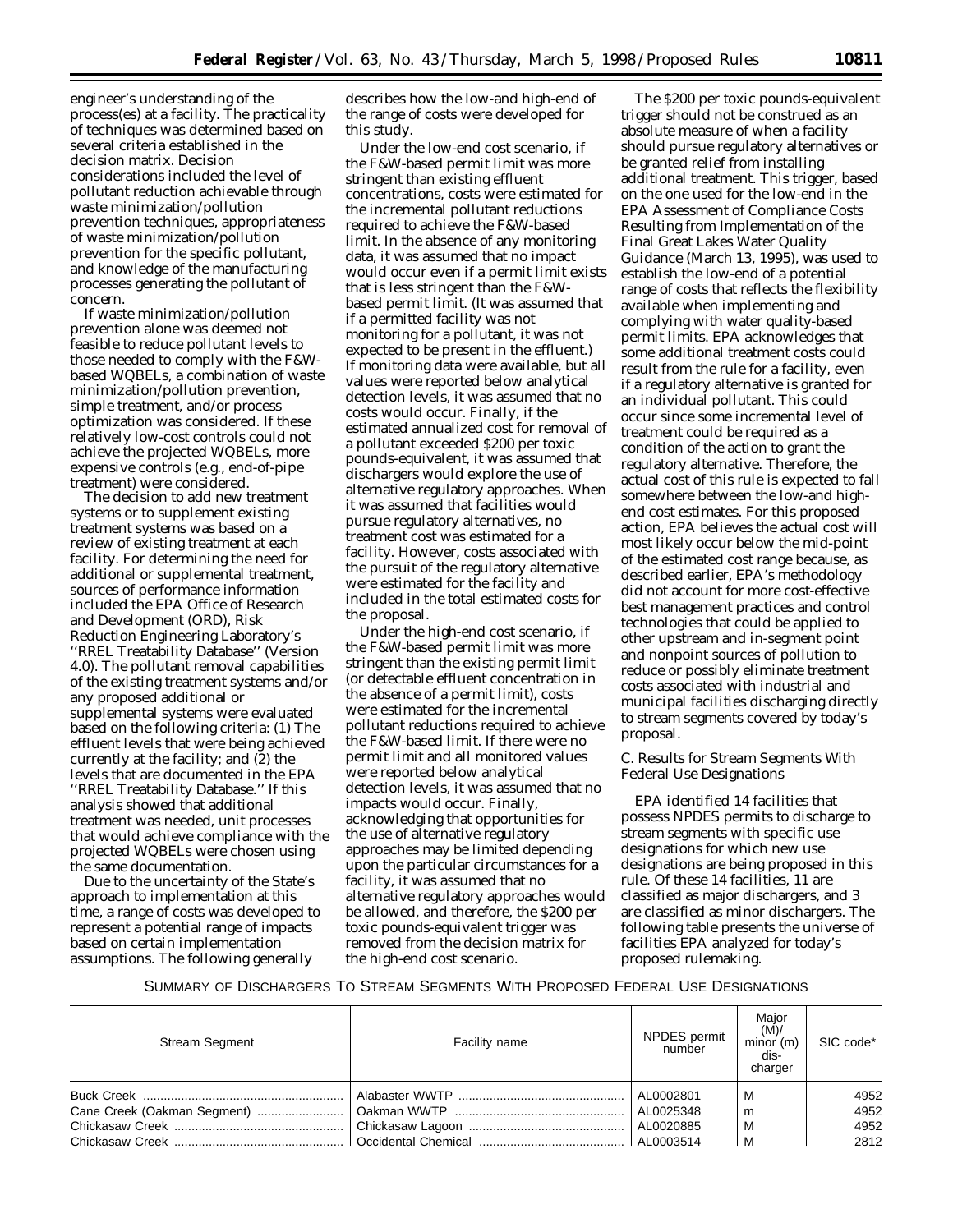SUMMARY OF DISCHARGERS TO STREAM SEGMENTS WITH PROPOSED FEDERAL USE DESIGNATIONS—Continued

| <b>Stream Segment</b>                 | Facility name                            | <b>NPDES</b> permit<br>number | Major<br>(M)<br>minor (m)<br>dis-<br>charger | SIC code* |
|---------------------------------------|------------------------------------------|-------------------------------|----------------------------------------------|-----------|
|                                       |                                          | AL0055859                     | м                                            | 2911      |
|                                       |                                          | AL0002666                     | M                                            | 2819      |
|                                       |                                          | AL0054640                     | м                                            | 4952      |
|                                       |                                          | AL0024341                     | m                                            | 4952      |
|                                       |                                          | AL0002780                     | M                                            | 2621      |
|                                       |                                          | AL0002801                     | м                                            | 2621      |
|                                       |                                          | AL0023094                     | м                                            | 4952      |
|                                       |                                          | AL0001104                     | m                                            | 2491      |
|                                       | City of Prichard (Carlos A. Morris WWTP) | AL0023205                     | M                                            | 4952      |
| Town and Cane (Jasper Segment) Creeks |                                          | AL0023418                     | M                                            | 4952      |

\*Standard Industrial Classification (SIC) Code.

Based on evaluation of the facilities that may be impacted, EPA estimates that the total potential cost resulting from new designations for the above nine stream segments will range from \$1.6 million to \$14.7 million. Under the low-end, the annual costs for individual facilities ranged from \$0 (i.e., no projected impact) to just over \$780,000. Under the low-end, four facilities were assumed to pursue alternative regulatory approaches. Under the highend, the annual costs for individual facilities ranged from \$0 (i.e., no projected impact) to over \$8.6 million. Under the high-end, no facilities were assumed to pursue alternative regulatory approaches.

The total baseline pollutant load for the 14 facilities is approximately 240,000 toxic pound-equivalents per

year (pollutant toxic weights were derived using the EPA criterion for copper, 5.6 micrograms per liter, as the standardization factor). The pollutant load reduction under the low-end scenario is 20 percent or about 47,500 toxic pound-equivalents per year. Mercury accounts for over 99 percent of the total pollutant load reduction under the low-end. Under the high-end scenario, the pollutant load reduction is over 90 percent or over 218,000 toxic pound-equivalents per year. Mercury and chromium (VI) account for over 98 percent of the total pollutant load reduction under this scenario.

The overall cost-effectiveness is estimated to be \$34 per toxic poundequivalent and \$67 per toxic poundequivalent for the low-and high-end scenarios, respectively. Pollutant load reductions associated with

implementation of the proposed rule do not include estimates of load reductions from controls to comply with applicable Alabama dissolved oxygen criteria. Although costs were estimated for these controls and included in the estimated compliance costs for the proposal, the absence of toxic weights for dissolved oxygen prohibited calculation of toxicweighted pollutant load reductions for this pollutant. As such, the costeffectiveness for this proposal is significantly better than estimated above, which only accounts for loads reduced for toxic pollutants (e.g., mercury, lead and cadmium). The estimated costs and load reductions by pollutant, including those associated with compliance with the dissolved oxygen criteria, are presented below.

|           | Low-end scenario |                                       | High-end scenario |                                       |
|-----------|------------------|---------------------------------------|-------------------|---------------------------------------|
| Pollutant |                  | Load reduc-<br>tion (lbs-eq/<br>year) | Annual<br>costs   | Load reduc-<br>tion (lbs-eq/<br>year) |
|           | \$574,122        | *406.905                              | \$3,775,568       | *1,374,413                            |
|           | 51.362           |                                       | 1.773.735         | 1,685                                 |
|           | 7.239            |                                       | 1.720.120         | 26,325                                |
|           | 61.034           | 340                                   | 1.916.628         | 2,066                                 |
|           | 897.616          | 47.086                                | 4.747.721         | 188,436                               |
|           | 9.864            |                                       | 749.197           | 199                                   |

\*Pollutant load reductions for dissolved oxygen are presented as pounds of BOD reduced each year. Since a toxic weight does not exist for either dissolved oxygen or BOD, toxic-weighted load reductions could not be estimated and included in the total estimated pollutant load reduction for the proposal.

Under the low-end scenario, capital and operation & maintenance (O&M) costs account for over 75 percent of the total costs, and costs associated with pursuit of alternative regulatory approaches account for just over 12 percent of the annual costs. Under the high-end scenario, capital and O&M costs account for over 97 percent of the total costs. Under the low-end, which assumed that more aggressive controls

on indirect dischargers would be utilized (as compared to end-of-pipe treatment under the high-end), waste minimization costs accounted for 8 percent of the total estimated annual costs. Under the high-end, waste minimization costs account for 2 percent of the total annual costs. Under both scenarios, monitoring costs account for less than 1 percent.

EPA is requesting comments, data, and information for the 14 facilities that

could assist EPA in evaluating the potential costs to these facilities, including, but not limited to, descriptions of existing treatment systems and pollutant control systems; pollutants expected in effluent discharge; long-term average pollutant effluent concentrations; long-term average receiving water pollutant concentrations; and critical low flow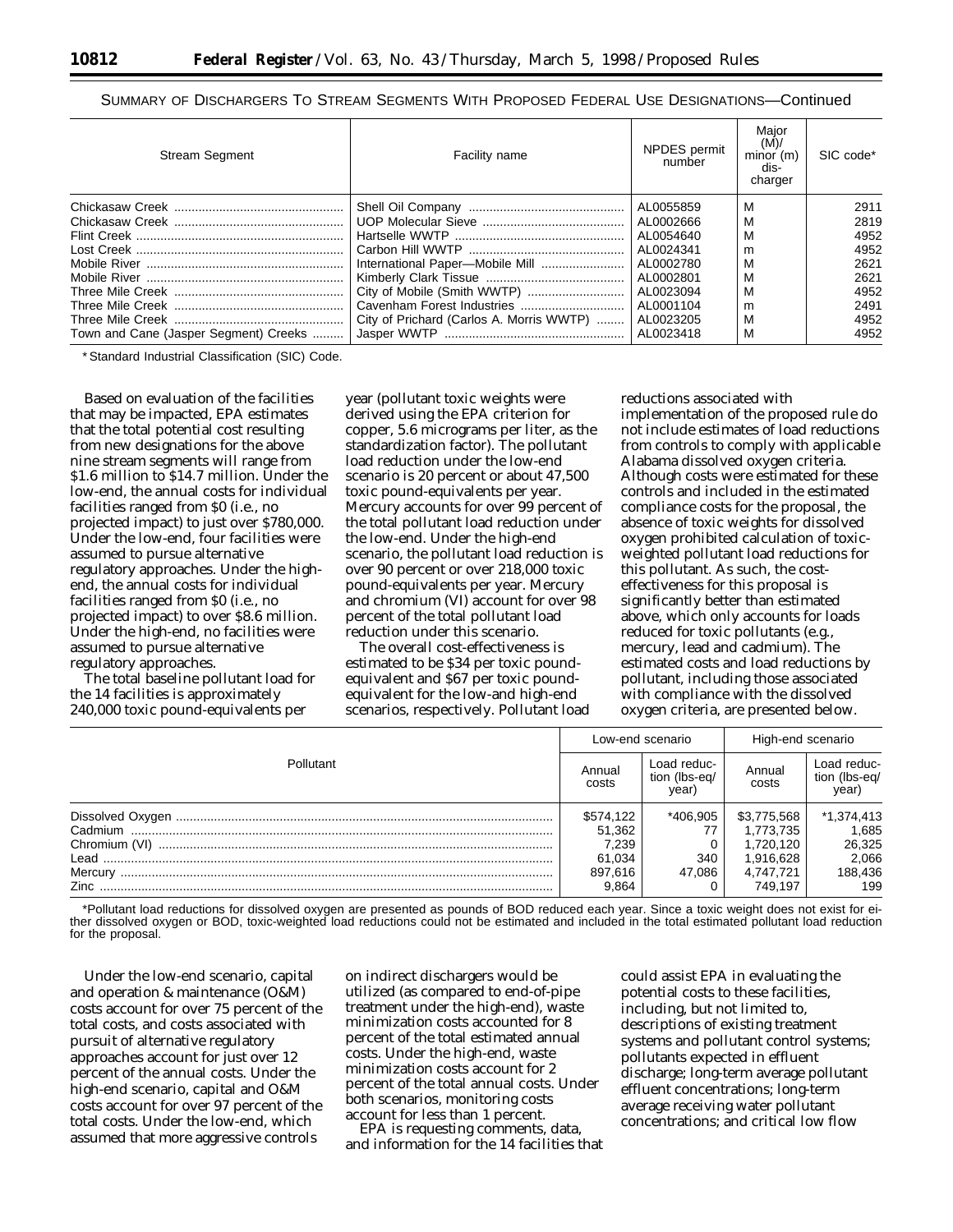values for receiving water stream segments.

While EPA was only able to gather limited economic information on the affected facilities in the time allowed for this proposal, this information and EPA's regulatory impact analysis did not support a finding that the uses in today's rule are not attainable. EPA's analysis indicated that under the highend scenario two facilities could potentially incur relatively higher costs when compared to the other 12 facilities subject to today's rule. In particular, EPA is concerned about the level of treatment estimated under the high-end scenario that may be required of municipal facilities discharging to Three Mile and Chickasaw Creek if regulatory alternatives such as TMDLs and sitespecific criteria are not pursued. It is reasonable to expect, however, that the State or affected municipalities will not ignore regulatory alternatives and implementation options that could, if pursued, substantially reduce the costs to facilities discharging to streams covered by today's proposal.

In addition, EPA is also concerned about the levels of mercury being discharged into Chickasaw Creek. If the limited mercury data are accurate, these levels could present a significant risk to individuals fishing and recreating in this watershed. EPA suspects that the limited discharge data on mercury are inaccurate because the information for one municipal facility indicates that it may be discharging mercury at levels over 1,000 times higher than effluent concentrations observed by EPA using ''clean'' analytical detection methods. EPA will work with the State to further evaluate the validity of the data.

EPA could not conclude based on the information gathered prior to proposal that costs estimated for this action are not justified or would result in widespread social and economic impact. Should such information become available for any of the facilities, the Agency would consider this information for the final rule. EPA is committed to working with the State and the various stakeholders affected by this rule to ensure protection of public health and the environment, and that costs remain reasonable.

# **VI. Executive Order 12866**

Under Executive Order 12866 (58 FR 51735, October 4, 1993), EPA must determine whether the regulatory action is ''significant'' and therefore subject to Office of Management and Budget (OMB) review and the requirements of the Executive Order. The Order defines ''significant regulatory action'' as one that is likely to result in a rule that may:

(1) Have an annual effect on the economy of \$100 million or more or adversely affect in a material way the economy, a sector of the economy, productivity, competition, jobs, the environment, public health or safety, or State, local, or Tribal governments or communities;

(2) Create a serious inconsistency or otherwise interfere with an action taken or planned by another agency;

(3) Materially alter the budgetary impact of entitlements, grants, user fees, or loan programs or the rights and obligations of recipients thereof; or

(4) Raise novel legal or policy issues arising out of legal mandates, the President's priorities, or the principles set forth in the Executive Order.

It has been determined that this proposed rule is not a ''significant regulatory action'' under the terms of Executive Order 12866, and is therefore not subject to OMB review.

## **VII. Regulatory Flexibility Act as Amended by the Small Business Regulatory Enforcement Fairness Act of 1996**

Under the Regulatory Flexibility Act (RFA) (5 U.S.C. 601 *et seq.*), federal agencies generally are required to conduct an initial regulatory flexibility analysis (IRFA) describing the impact of the regulatory action on small entities as part of a proposed rulemaking. However, under section 605(b) of the RFA, if the Administrator for the agency certifies that the proposed rule will not have a significant economic impact on a substantial number of small entities, the agency is not required to prepare an IRFA. The Administrator is today certifying, pursuant to section 605(b) of the RFA, that this proposed rule will not have a significant economic impact on a substantial number of small entities. Therefore, the Agency did not prepare an initial regulatory flexibility analysis.

Under the CWA water quality standards program, states must adopt water quality standards for their waters that must be submitted to EPA for approval; if the Agency disapproves a State standard and the State does not adopt appropriate revisions to address EPA's disapproval, EPA must promulgate standards consistent with the statutory requirements. EPA has authority to promulgate criteria or standards in any case where the Administrator determines that a revised or new standard is necessary to meet the requirements of the Act. These State standards (or EPA-promulgated standards) are implemented through various water quality control programs including the National Pollutant Discharge Elimination System (NPDES)

program that limits discharges to navigable waters except in compliance with an EPA permit or permit issued under an approved State program. The CWA requires that all NPDES permits must include any limits on discharges that are necessary to meet State water quality standards.

Thus, under the CWA, EPA's promulgation of water quality standards establishes standards that the State implements through the NPDES permit process. The State has discretion in deciding how to meet the water quality standards and in developing discharge limits as needed to meet the standards. While the State's implementation of federally-promulgated water quality standards may result in new or revised discharge limits being placed on small entities, the standards themselves do not apply to any discharger, including small entities.

Today's proposed rule, as explained above, does not itself establish any requirements that are applicable to small entities. As a result of this action, the State of Alabama will need to ensure that permits it issues include any limitations on discharges necessary to comply with the standards established in the final rule. In doing so, the State will have a number of discretionary choices associated with permit writing. While Alabama's implementation of the final rule may ultimately result in some new or revised permit conditions for some dischargers, including small entities, EPA's action today does not impose any of these as yet unknown requirements on small entities.

The RFA requires analysis of the impacts of a rule on the small entities subject to the rule's requirements. See *United States Distribution Companies* v. *FERC,* 88 F.3d 1105, 1170 (D.C. Cir. 1996). Today's proposed rule establishes no requirements applicable to small entities, and so is not susceptible to regulatory flexibility analysis as prescribed by the RFA. (''[N]o [regulatory flexibility] analysis is necessary when an agency determines that the rule will not have a significant economic impact on a substantial number of small entities *that are subject to the requirements of the rule*,'' *United Distribution* at 1170, *quoting Mid-Tex Elec. Co-op* v. *FERC*, 773 F.2d 327, 342 (D.C. Cir. 1985) (emphasis added by *United Distribution* court).) The Agency is thus certifying that today's proposed rule will not have a significant economic impact on a substantial number of small entities, within the meaning of the RFA.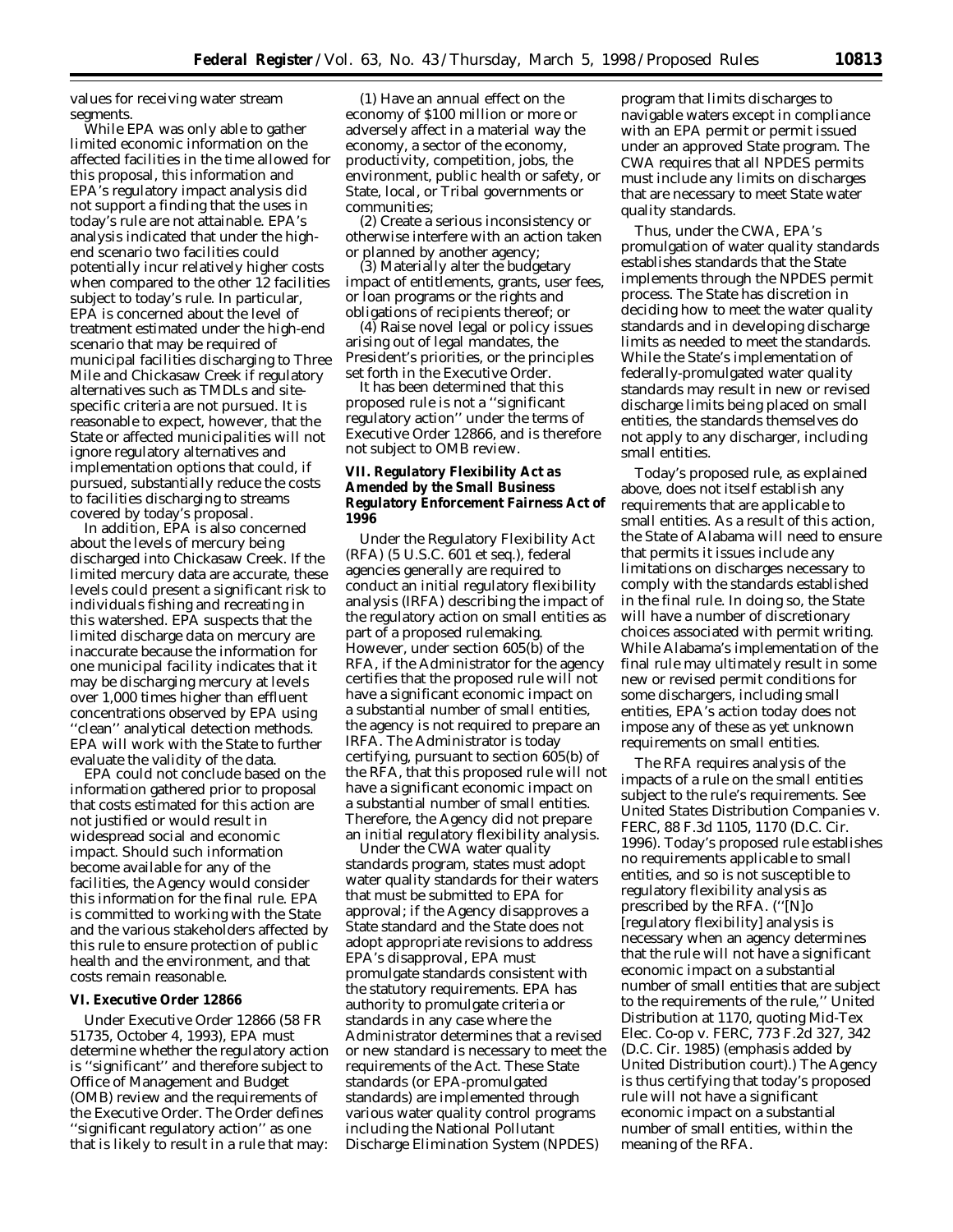## **VIII. Unfunded Mandates Reform Act**

Title II of the Unfunded Mandates Reform Act of 1995 (UMRA), Public Law 104–4, establishes requirements for federal agencies to assess the effects of their regulatory actions on State, local, and Tribal governments and the private sector. Under section 202 of the UMRA, EPA generally must prepare a written statement, including a cost-benefit analysis, for proposed and final rules with ''Federal Mandates'' that may result in expenditures to State, local, and Tribal governments, in the aggregate, or to the private sector, of \$100 million or more in any one year. Before promulgating an EPA rule for which a written statement is needed, section 205 of the UMRA generally requires EPA to identify and consider a reasonable number of regulatory alternatives and adopt the least costly, most cost-effective or least burdensome alternative that achieves the objectives of the rule. The provisions of section 205 do not apply when they are inconsistent with applicable law. Moreover, section 205 allows EPA to adopt an alternative other than the least costly, most cost-effective or least burdensome alternative if the Administrator publishes with the rule an explanation why that alternative was not adopted. Before EPA establishes any regulatory requirements that may significantly or uniquely affect small governments, including Tribal governments, it must have developed under section 203 of the UMRA a small government agency plan. The plan must provide for notifying potentially affected small governments, enabling officials of the affected small governments to have meaningful and timely input in the development of EPA regulatory proposals with significant Federal intergovernmental mandates, and informing, educating, and advising small governments on compliance with the regulatory requirements.

Today's proposed rule contains no federal mandates (under the regulatory provisions of Title II of the UMRA) for State, local or Tribal governments or the private sector. The proposed rule imposes no enforceable duty on the State or any local government or the private sector; rather, this rule proposes designated uses for certain stream segments of Alabama, which, when combined with State adopted water quality criteria constitute water quality standards for those stream segments. The State may use these resulting water quality standards in implementing its water quality control programs. Today's proposed rule does not regulate or affect any entity and therefore, is not subject

to the requirements of sections 202 and 205 of the UMRA.

EPA has determined that this proposed rule contains no regulatory requirements that might significantly or uniquely affect small governments. As stated above, the rule imposes no enforceable requirements on any party, including small governments. Moreover, any water quality standards, including those proposed here, apply broadly to dischargers and are not uniquely applicable to small governments. Thus, this proposed rule is not subject to the requirements of section 203 of UMRA.

## **IX. Paperwork Reduction Act**

This action requires no new or additional information collection activities subject to the Paperwork Reduction Act (44 U.S.C. 3501 *et seq.*). Therefore, no Information Collection request will be submitted to the Office of Management and Budget for review in compliance with the Paperwork Reduction Act.

## **X. Executive Order 12875**

Under Executive Order 12875, EPA may not issue a regulation that is not required by statute and that creates a mandate upon a State, local or Tribal government unless the Federal Government provides the necessary funds to pay the direct costs incurred by the State, local or Tribal government or EPA provides to the Office of Management and Budget a description of the extent of the prior consultation and written communications with representatives of affected State, local and Tribal governments and an Agency statement supporting the need to issue the regulation. In addition, Executive Order 12875 requires EPA to develop an effective process permitting elected officials and other representatives of State, local and Tribal governments ''to provide meaningful and timely input in the development of regulatory proposals containing significant unfunded mandates.''

For the same reasons as stated above in section VIII., EPA has determined this proposed rule does not impose federal mandates on State, local or Tribal governments. Moreover, this rulemaking proposal is required by statute. See CWA 303(c)(4) (requiring the Administrator to promptly propose regulations setting forth revised or new water quality standards where the Agency has disapproved State standards as being inconsistent with the Act). Thus today's proposed rule is not subject to E.O. 12875.

Nonetheless, EPA has involved State and local governments in the development of this rule. Prior to this

proposed rulemaking action, EPA had numerous phone calls, meetings and exchanges of written correspondence with representatives of Alabama's Division of Environmental Management to discuss EPA's concerns with the State's water quality standards, possible remedies for addressing the disapproved sections of the water quality standards, the use designations in today's proposal and the federal rulemaking process. The data and descriptive information from these exchanges was essential to evaluating and analyzing the attainment of use designations for the nine stream segments in today's proposal. In addition, EPA issued a notice in the **Federal Register** on January 29, 1997, requesting information from the public on specific streams in Alabama, and held a public hearing in Montgomery, Alabama on February 26, 1997. EPA will continue to work with affected parties before finalizing these water quality standards for Alabama.

EPA has scheduled a public hearing on April 22, 1998, in Montgomery, Alabama. EPA's public notification process is targeting parties across a wide range of interests, both within and outside of government, to ensure them the opportunity for involvement. For additional information contact the person listed under the **FOR ADDITIONAL INFORMATION CONTACT** section at the beginning of this preamble.

## **XI. Endangered Species Act**

Section 7 of the Endangered Species Act (ESA) requires federal agencies, in consultation with the U.S. Fish and Wildlife Service (FWS) and National Marine Fisheries Service (NMFS), to ensure their actions are not likely to jeopardize the continued existence of any listed species or result in the destruction or adverse modification of habitat of such species which have been designated as ''critical.'' Consultation is designed to assist federal agencies in complying with the requirements of section 7 by supplying a process within which FWS and NMFS provide such agencies with advice and guidance on whether an action complies with the substantive requirements of ESA.

As a result of consultation under section 7 of the ESA between EPA and FWS, the FWS issued a biological opinion dated October 8, 1997 regarding the State of Alabama's Water Quality Standards program. The opinion determined that the Alabama water quality standards program is not likely to jeopardize the continued existence of listed species, or result in the destruction or adverse modification of species' critical habitat. The opinion also concluded that the standards will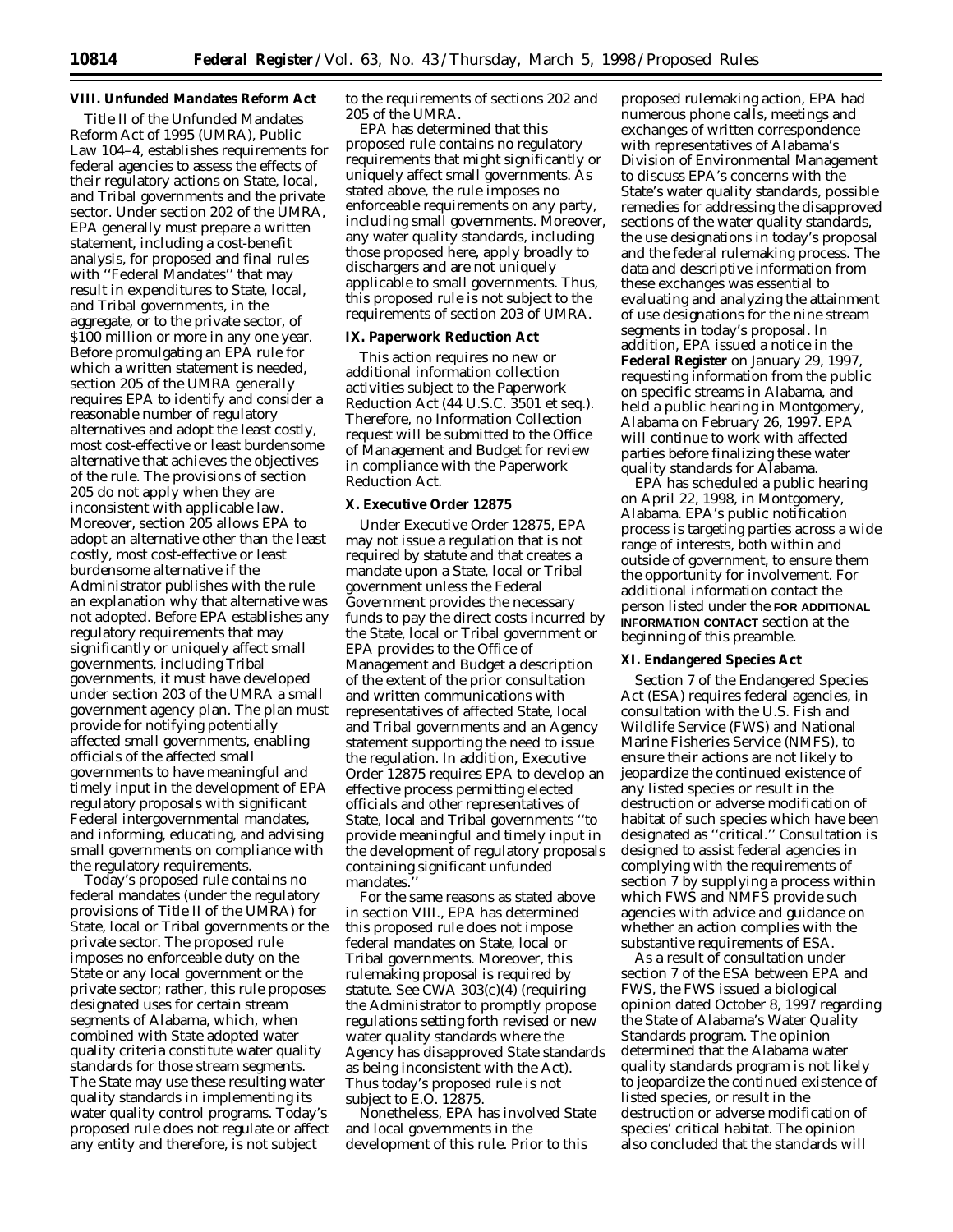result in ''take'' of listed species, including water bodies classified with the Fish and Wildlife use. An Incidental Take Statement was issued with the opinion that authorizes ''take'' associated with the Alabama Water Quality Standard program. Within the body of the opinion, the FWS stated that:

Any reclassification and/or classification of uses to less than fishable/swimmable in stream segments harboring listed species would be subject to section 7 (of the ESA) consultation on a case-by-case basis, and would include an evaluation of the appropriateness of criteria values at that time. (page 29)

In a letter dated June 5, 1997, the Fish and Wildlife Service notified EPA that further consultation will not be necessary for actions establishing F&W use designations for Alabama stream segments. In today's proposed federal rulemaking, EPA is proposing F&W use designations for nine stream segments.

## **XII. National Technology Transfer and Advancement Act**

Under section 12(d) of the National Technology Transfer and Advancement

Act (NTTAA), the Agency is required to use voluntary consensus standards in its regulatory activities unless to do so would be inconsistent with applicable law or otherwise impractical. Voluntary consensus standards are technical standards (e.g., materials specifications, test methods, sampling procedures, business practices, etc.) that are developed or adopted by voluntary consensus standard bodies. Where available and potentially applicable voluntary consensus standards are not used by EPA, the Act requires the Agency to provide Congress, through the Office and Management and Budget, an explanation of the reasons for not using such standards.

The Agency does not believe that this proposed rule addresses any technical standards subject to the NTTAA. A commenter who disagrees with this conclusion should indicate how today's notice is subject to the NTTAA and identify any potentially applicable voluntary consensus standards.

# **List of Subjects in 40 CFR Part 131**

Environmental protection, Intergovernmental relations, Water pollution control.

Dated: February 27, 1998.

## **Carol M. Browner,**

#### *Administrator.*

For the reasons set forth in the preamble, EPA proposes to amend 40 CFR Part 131 as follows:

#### **PART 131—WATER QUALITY STANDARDS**

1. The authority citation for part 131 continues to read as follows:

**Authority:** 33 U.S.C. 1251 et seq.

## **Subpart D—[Amended]**

2. Section 131.34 is added to read as follows:

# **§ 131.34 Alabama.**

(a) *Use designations for surface waters.* In addition to the State adopted use designations, the following water body segments in Alabama have the beneficial uses designated in paragraph (a) of this section.

| <b>Basin</b>         | Stream<br>Segment             | From                                          | To                                                                                             | Classification                   |
|----------------------|-------------------------------|-----------------------------------------------|------------------------------------------------------------------------------------------------|----------------------------------|
| CAHABA<br>MOBILE BAY | Buck Creek<br>Chickasaw Creek | Cahaba Valley Creek<br>Mobile River           | Shelby Co. Road 44<br>Limits of Tidal Effects<br>(Highway 43).                                 | FISH&WILDLIFE.<br>FISH&WILDLIFE. |
| MOBILE BAY           | Mobile River                  | Its Mouth                                     | Spanish River                                                                                  | FISH&WILDLIFE.                   |
| MOBILE BAY           | Three Mile Creek              | Mobile River                                  | Its Source                                                                                     | FISH&WILDLIFE.                   |
| TENNESSEE            | Flint Creek                   | Alabama Highway 36                            | Shoal Creek                                                                                    | FISH&WILDLIFE.                   |
| <b>WARRIOR</b>       | Cane Creek (Jasper)           | Mulberry Fork                                 | Town Creek                                                                                     | FISH&WILDLIFE.                   |
| <b>WARRIOR</b>       | Cane Creek (Oakman)           | County Road 2.5 Miles<br>Southeast of Oakman. | Alabama Highway 69                                                                             | FISH&WILDLIFE.                   |
| <b>WARRIOR</b>       | Lost Creek                    | Downey Branch                                 | US Highway 78 crossing<br>one mile southeast of<br>Carbon Hill.                                | FISH&WILDLIFE.                   |
| <b>WARRIOR</b>       | Town Creek                    | Cane Creek (Jasper)                           | 100 Yards Upstream of<br>Southern Railway<br>Crossing (1.1 Miles Up-<br>stream of Cane Creek). | FISH&WILDLIFE.                   |

(b) *Water quality standard variances.* (1) The Regional Administrator, EPA Region 4, is authorized to grant variances from the water quality standards in paragraph (a) of this section where the requirements of this paragraph (b) are met. A water quality standard variance applies only to the permittee requesting the variance and only to the pollutant or pollutants specified in the variance; the underlying water quality standard otherwise remains in effect.

(2) A water quality standard variance shall not be granted if:

(i) Standards will be attained by implementing effluent limitations required under sections 301(b) and 306

of the CWA and by the permittee implementing reasonable best management practices for nonpoint source control; or

(ii) The variance would likely jeopardize the continued existence of any threatened or endangered species listed under section 4 of the Endangered Species Act or result in the destruction or adverse modification of such species' critical habitat.

(3) Subject to paragraph (b)(2) of this section, a water quality standards variance may be granted if the applicant demonstrates to EPA that attaining the water quality standard is not feasible because:

(i) Naturally occurring pollutant concentrations prevent the attainment of the use; or

(ii) Natural, ephemeral, intermittent or low flow conditions or water levels prevent the attainment of the use, unless these conditions may be compensated for by the discharge of sufficient volume of effluent discharges without violating State water conservation requirements to enable uses to be met; or

(iii) Human caused conditions or sources of pollution prevent the attainment of the use and cannot be remedied or would cause more environmental damage to correct than to leave in place; or